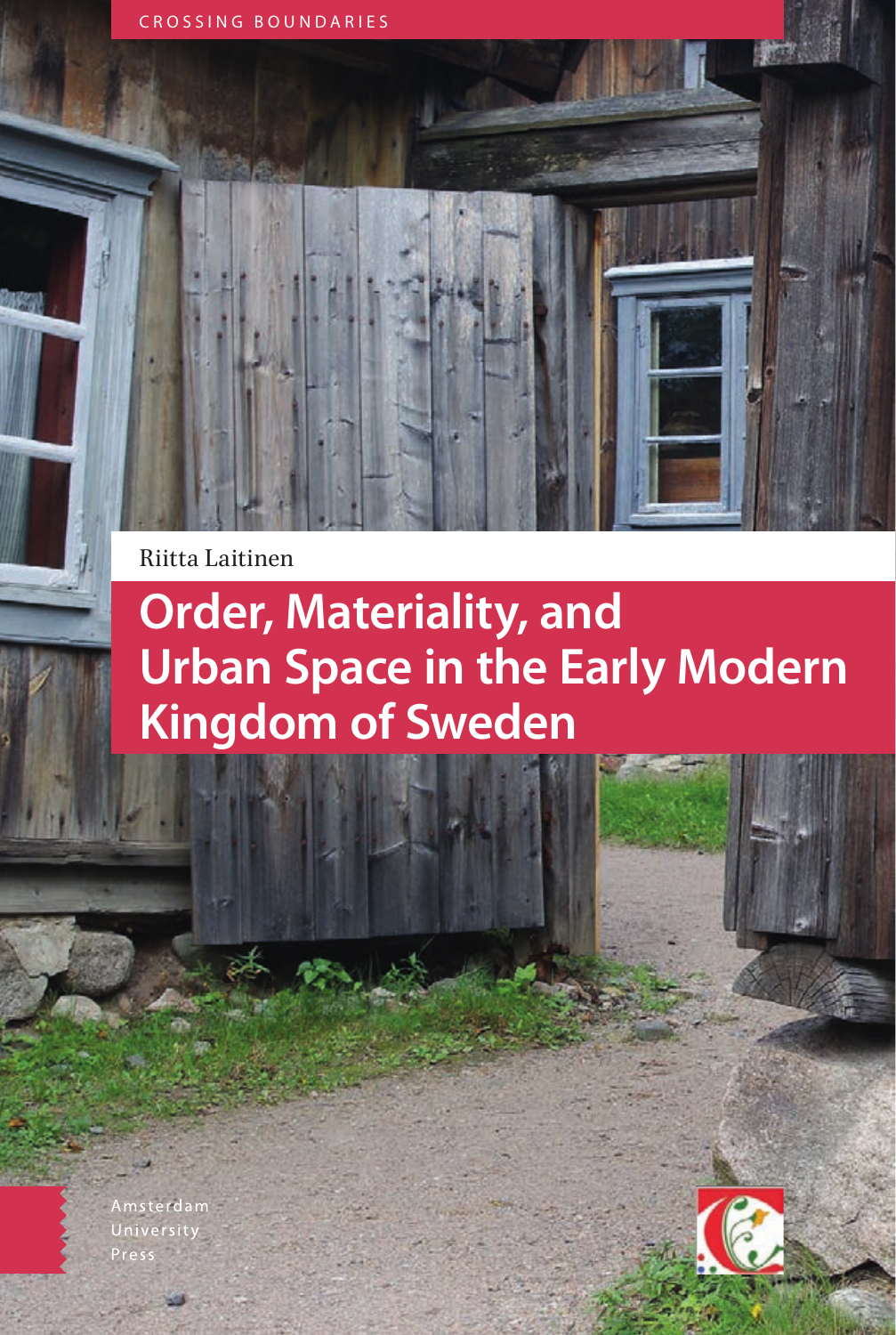Order, Materiality, and Urban Space in the Early Modern Kingdom of Sweden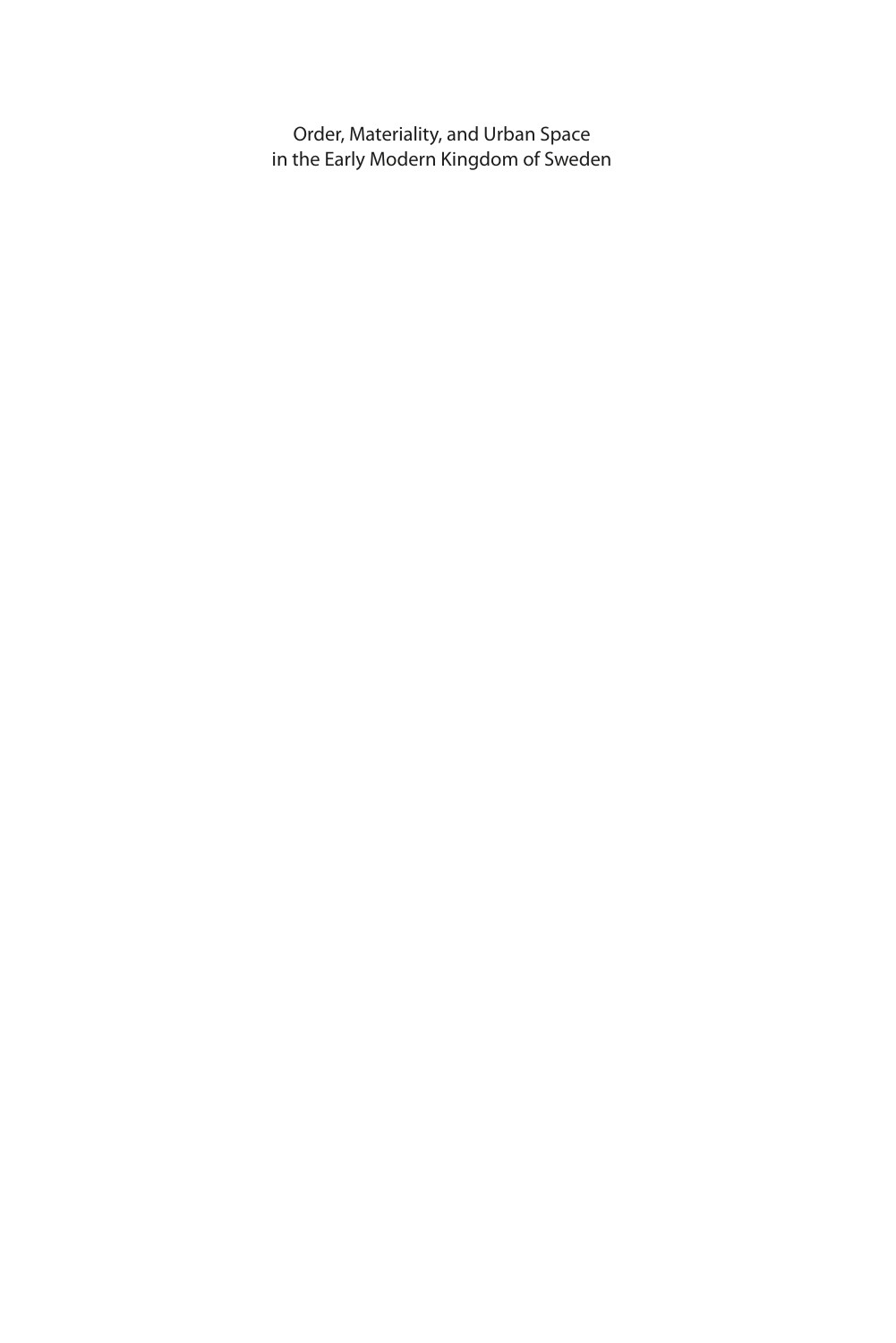### **Crossing Boundaries**

### **Turku Medieval and Early Modern Studies**

The series from the Turku Centre for Medieval and Early Modern Studies (TUCEMEMS) publishes monographs and collective volumes placed at the intersection of disciplinary boundaries, introducing fresh connections between established fields of study. The series especially welcomes research combining or juxtaposing different kinds of primary sources and new methodological solutions to deal with problems presented by them. Encouraged themes and approaches include, but are not limited to, identity formation in medieval/early modern communities, and the analysis of texts and other cultural products as a communicative process comprising shared symbols and meanings.

#### *Series Editor*

Matti Peikola, Department of Modern Languages, University of Turku, Finland

#### *Editorial Board*

Janne Harjula, Adjunct Professor of Historical Archaeology, University of Turku

- Hemmo Laiho, Postdoctoral Researchers, Department of Philosophy, University of Turku
- Satu Lidman, Adjunct Professor of History of Criminal law, Faculty of Law/Legal History, University of Turku
- Aino Mäkikalli, Postdoctoral Researcher, Department of Comparative Literature, University of Turku
- Kirsi-Maria Nummila, Adjunct Professor of Finnish language, University of Turku; University Lecturer of Finnish, University of Helsinki
- Kirsi Salonen, Associate Professor, School of History, Culture and Arts Studies, University of Turku
- Kirsi Vainio-Korhonen, Professor of Finnish history, Department of Finnish History, University of Turku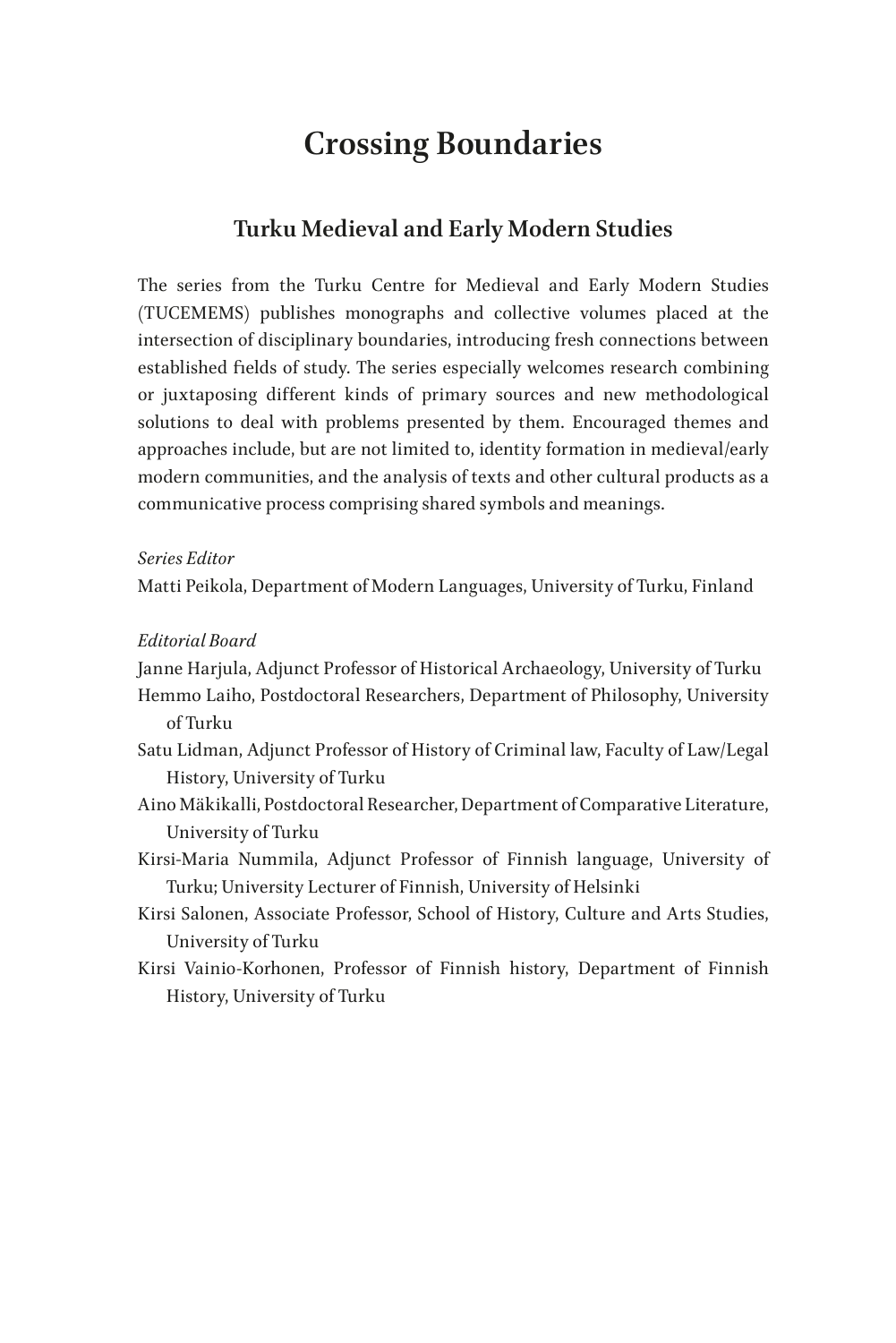# Order, Materiality, and Urban Space in the Early Modern Kingdom of Sweden

*Riitta Laitinen*

Amsterdam University Press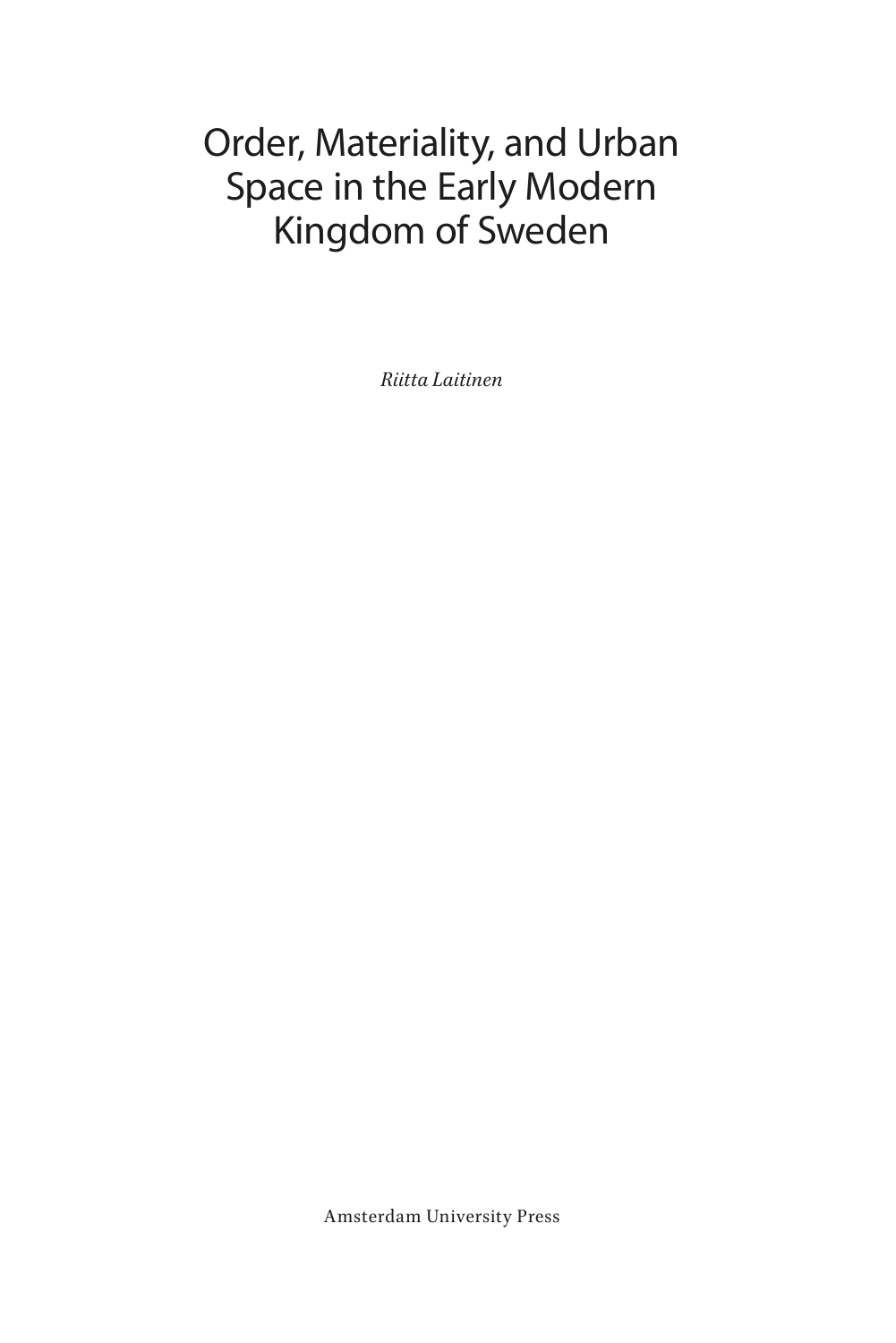Cover illustration: A yard in Luostarimäki Handicrafts Museum, Turku Photo: Riitta Laitinen

Cover design: Coördesign, Leiden Lay-out: Crius Group, Hulshout

Amsterdam University Press English-language titles are distributed in the US and Canada by the University of Chicago Press.

| ISBN   | 978 94 6298 1355      |
|--------|-----------------------|
| e-ISBN | 978 90 4853 100 4     |
| DOI    | 10.5117/9789462981355 |
| NUR    | 682 685               |

© Riitta Laitinen / Amsterdam University Press B.V., Amsterdam 2017

All rights reserved. Without limiting the rights under copyright reserved above, no part of this book may be reproduced, stored in or introduced into a retrieval system, or transmitted, in any form or by any means (electronic, mechanical, photocopying, recording or otherwise) without the written permission of both the copyright owner and the author of the book.

Every effort has been made to obtain permission to use all copyrighted illustrations reproduced in this book. Nonetheless, whosoever believes to have rights to this material is advised to contact the publisher.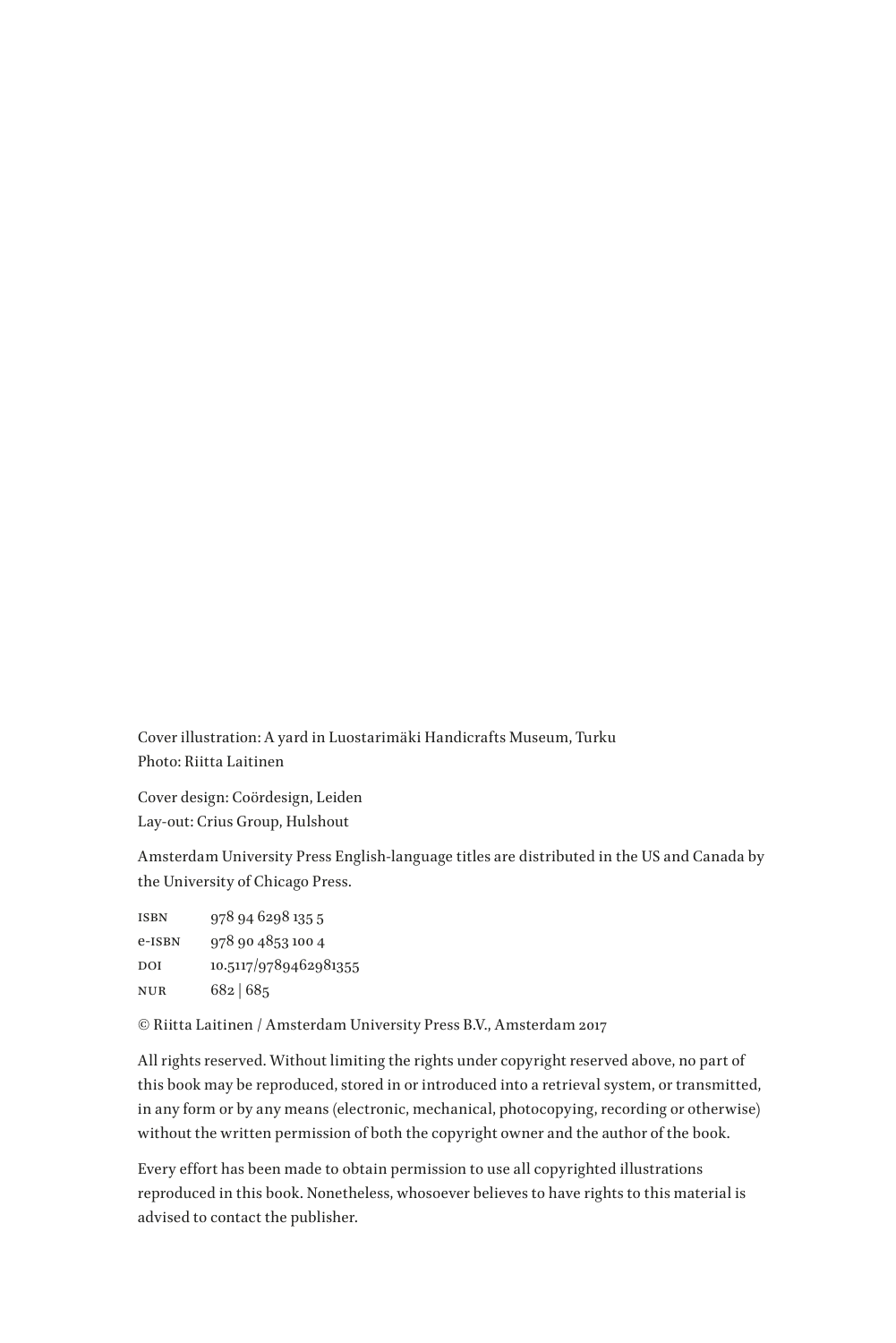## **Table of Contents**

| Acknowledgements<br>A Note on Usage                                                                                                                                          |                |  |
|------------------------------------------------------------------------------------------------------------------------------------------------------------------------------|----------------|--|
| Glossary                                                                                                                                                                     | 11             |  |
| Introduction<br>Examining the Town and the Home: Spatial Rules, Spatial Prac-<br>tices and Court Sources                                                                     | 13<br>15       |  |
| Spatiality and Materiality                                                                                                                                                   | 21             |  |
| The Chapters                                                                                                                                                                 | 26             |  |
| Part I<br><b>Setting the Stage:</b><br>The Kingdom of Sweden and its Towns<br>The Swedish Empire and the Province of Finland<br>The Swedish Urban System<br>The Guild System | 31<br>33<br>37 |  |
| Turku and Its People                                                                                                                                                         | 39             |  |
| The Laws and the Judicial System                                                                                                                                             | 41             |  |
| Part II<br><b>Coming, Going and Staying:</b><br>The Town and the Community<br>The Town and Its Space                                                                         | 49             |  |
| <b>Ordering Everyday Mobility</b><br>1                                                                                                                                       | 51             |  |
| Marking and Crossing Boundaries                                                                                                                                              | 51             |  |
| Stopping at the Toll Gate                                                                                                                                                    | 57             |  |
| The Extent and the Centre of the Town                                                                                                                                        | 62             |  |
| Regulating Burgher Mobility with Detention in Town                                                                                                                           | 69             |  |
| Townspeople on the Move                                                                                                                                                      | 73             |  |
| <b>Controlling Incoming Strangers</b>                                                                                                                                        | 80             |  |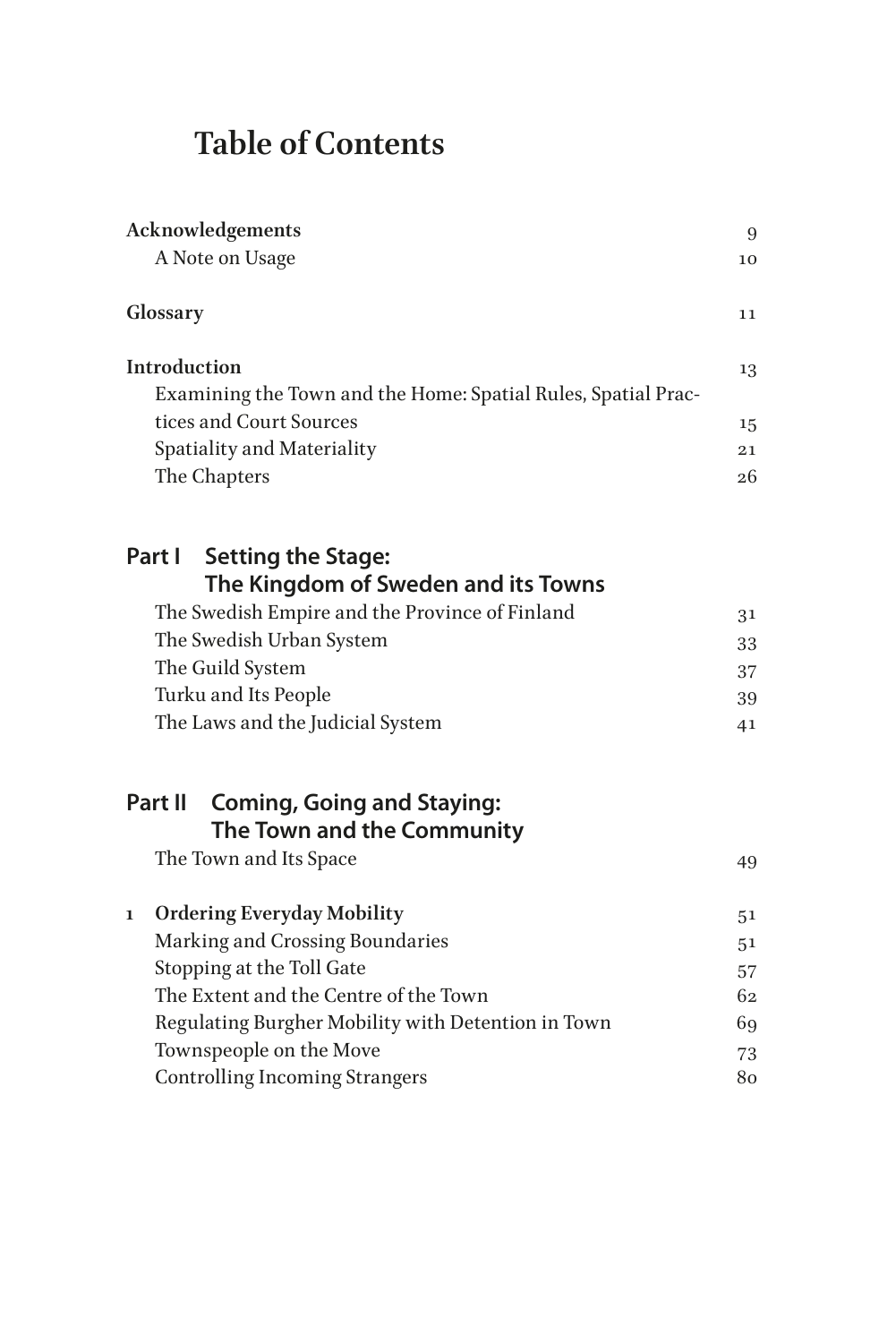| $\mathbf{2}$ | Undesirable Vagrants - Exclusion or Inclusion?<br>'Time-thieves' and Beggars | 87<br>87 |
|--------------|------------------------------------------------------------------------------|----------|
|              | Inspecting, Banishing and Housing Vagrants                                   | 96       |
|              | Loose or Settled: Sailors and Soldiers and the Town                          | 107      |
|              | Ordering Women in the Margins                                                | 113      |
| 3            | <b>Banishment and Lawbreakers</b>                                            | 121      |
|              | Banishment, Law and Crime                                                    | 121      |
|              | Spatial Exclusion and Rehabilitation of Thieves                              | 125      |
|              | <b>Getting Rid of Miscreants?</b>                                            | 132      |
|              | The Banished and the Town                                                    | 139      |
|              | <b>Community That Banishes</b>                                               | 143      |
|              | Part III Living Together:                                                    |          |
|              | <b>Urban Home, Urban Space</b>                                               |          |
|              | Space and Urban Home                                                         | 149      |
| 1            | <b>Organizing Urban Dwelling</b>                                             | 151      |
|              | Urban Turku Space: Small Houses and Central Yards                            | 151      |
|              | Household and Holding House                                                  | 161      |
|              | Tenancy and Control over Space                                               | 173      |
|              | The Order and Disorder of Lodging                                            | 176      |
|              | The Servants' Place in Town                                                  | 185      |
| $\bf{2}$     | <b>Spatial Rules of the Urban Homes</b>                                      | 191      |
|              | <b>Closed and Porous Boundaries</b>                                          | 191      |
|              | Violent Invasion of a Home                                                   | 204      |
|              | Public, Private, and the Protected Home                                      | 214      |
|              | Open Homes and Intimacy                                                      | 221      |
|              | Entering and Exiting: Male Sociability and Transactions                      | 227      |
|              | Conclusions                                                                  | 239      |
|              | The Town                                                                     | 239      |
|              | Home                                                                         | 242      |
|              | Bibliography                                                                 | 245      |
|              | <b>Index</b>                                                                 | 263      |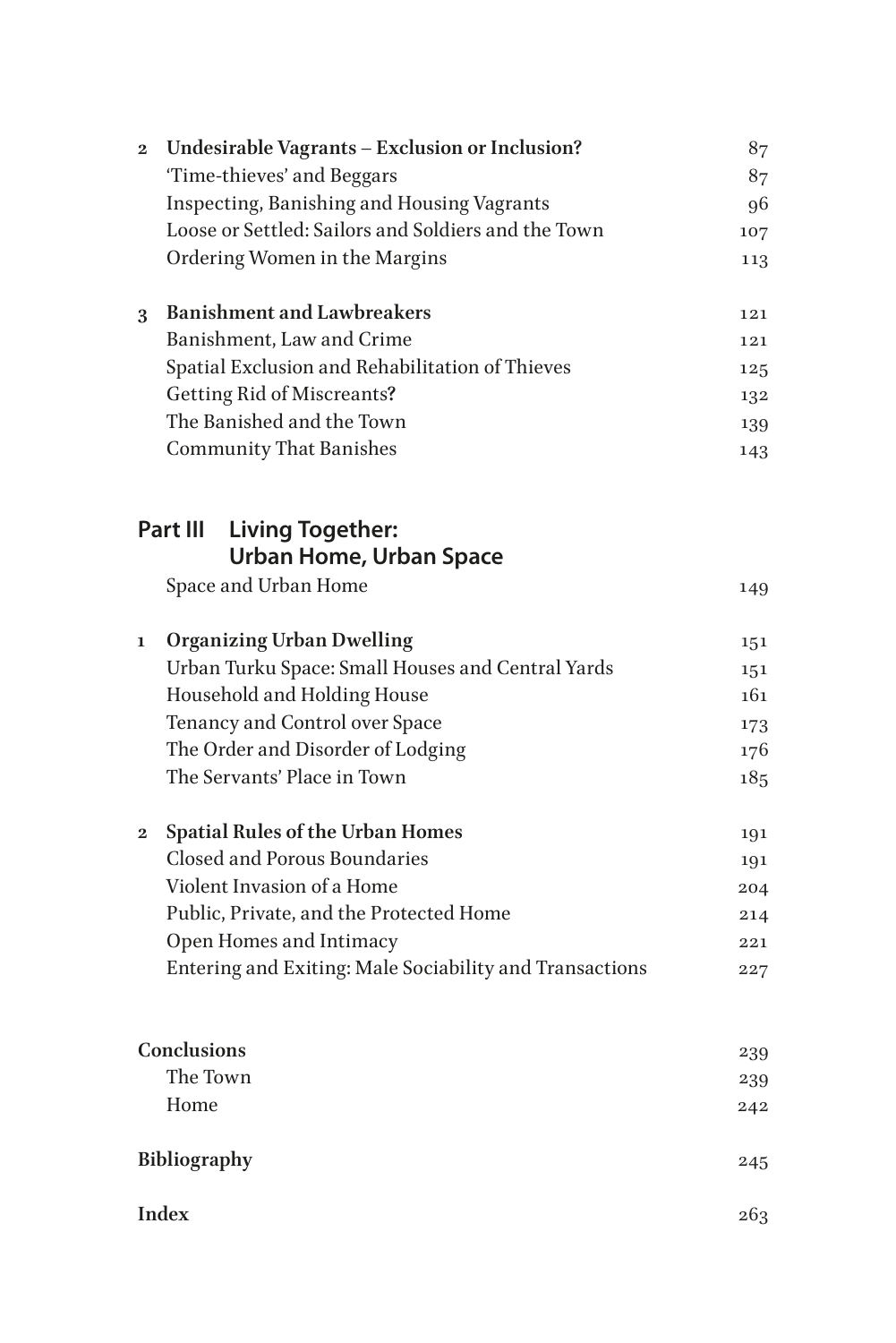### **List of Maps and Illustrations**

| Map <sub>1</sub> | Map of seventeenth-century Turku with the toll         |     |
|------------------|--------------------------------------------------------|-----|
|                  | fence, toll gates and the roads leading from the       |     |
|                  | countryside to the market place                        | 53  |
| Map 2            | The surroundings of Turku and the 1530 border of       |     |
|                  | land owned by the town                                 | 64  |
| $Map_3$          | The earliest map of Turku is from 1634 and it is based |     |
|                  | on a survey by Olof Gangius. This copy was moved       |     |
|                  | from Sweden to Finland arouni809, when the text        |     |
|                  | to the upper right corner was added.                   | 65  |
| Illustration 1   | Depiction of seventeenth-century wooden houses in      |     |
|                  | Turku with their yards, based on some archaeologi-     |     |
|                  | cal research and written sources                       | 157 |
|                  |                                                        |     |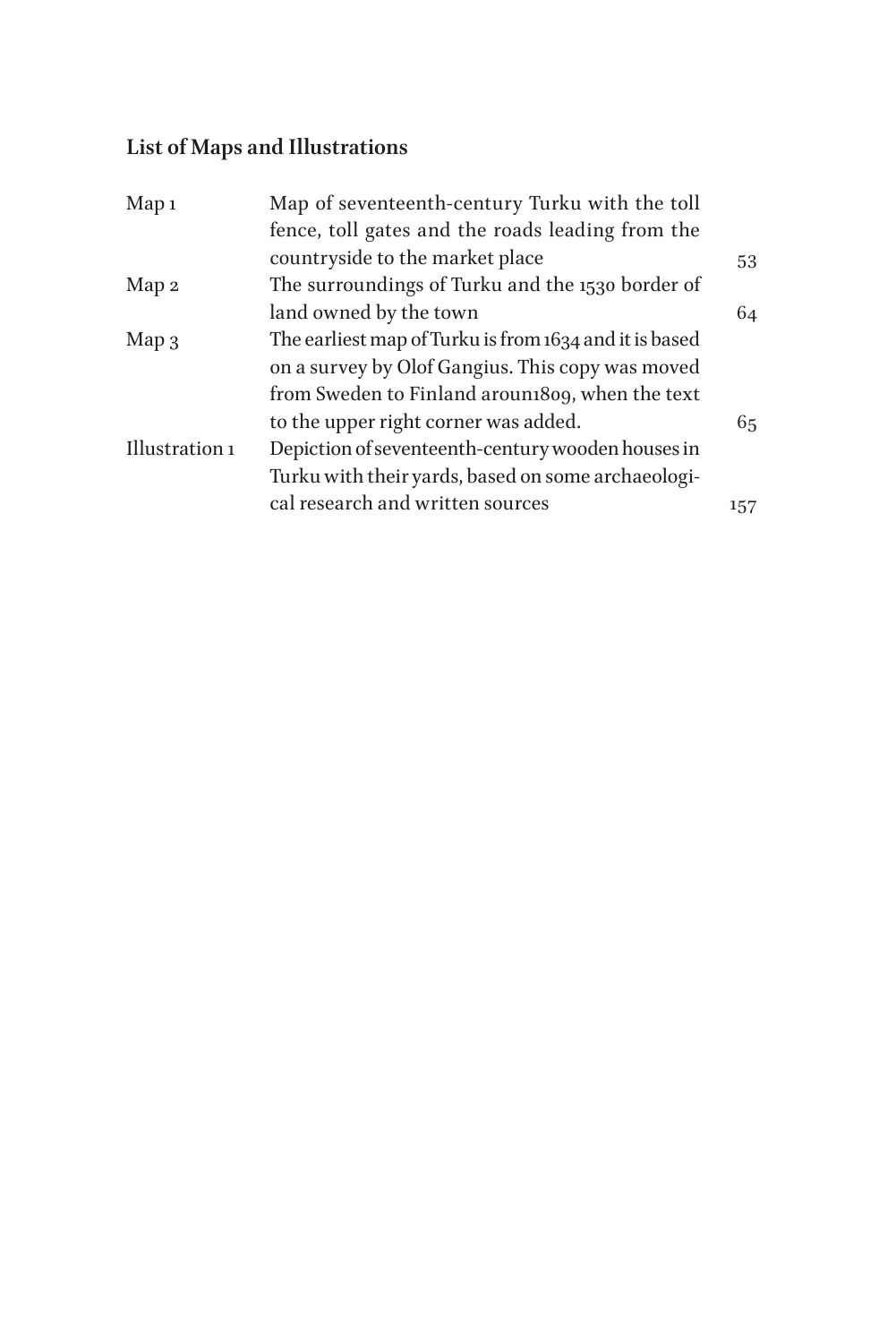### <span id="page-8-0"></span>**Acknowledgements**

I have loved writing this book. I have thoroughly enjoyed the long period in the archives that it required as well as the equally long period of writing. Therefore, I thank the Academy of Finland who granted me a Research Fellow post that made a long-term research period possible. I have been fortunate to do research in the most wonderful research community at the Department of Cultural History at the University of Turku, which has been led by Professor Hannu Salmi and by Professors Kari Immonen and Keijo Virtanen before him. I could not have enjoyed my work as much as I did if it was not for this community and I owe a great debt to the department for everything in my scholarly life. I thank everyone at the department without even trying to list names, as a list would be long and with my terrible memory, I would be sure to omit someone. I want to thank you for your camaraderie, for suffering without complaint being pestered with all sorts of questions, and for your sharp insights into my texts, cultural historical questions, and the world in general.

I do want to mention two research groups, where I have received invaluable comments to various parts of my text. These are the 'Old Times' group led by Professor Marjo Kaartinen and my own Spatiality and Materiality group. In these groups, also, the working papers of others have been invaluable for my thinking, and particularly my own group's readings and discussions on spatiality and materiality have been elemental in the development of this book. Marjo Kaartinen helped me at the beginning of this project by tearing to shreds my draft of the application to the Academy of Finland and at the end by seeing where to cut one of my photos to make a cover for this book, as well as at many points in between. Jukka Sarjala's reading of a draft for the introduction and Professor Deborah Simonton's comments on a first draft of a part of the book are greatly appreciated.

Outside of the Department of Cultural History I have received invaluable comments to my texts and presentations in the History of Premodern Turku group, in the Turku Centre for Medieval and Early Modern Studies, in the Trivium centre for Classical, Medieval and Early Modern Studies at the University of Tampere and in in various particularly urban history and cultural history conferences and seminars. Comments from various anonymous reviewers of articles and, of course, particularly from reviewers of this book are also appreciated. My students in the lecture series that I taught on early modern urban history and on seventeenth-century Turku are to be thanked also, for the courses laid an important foundation for the book.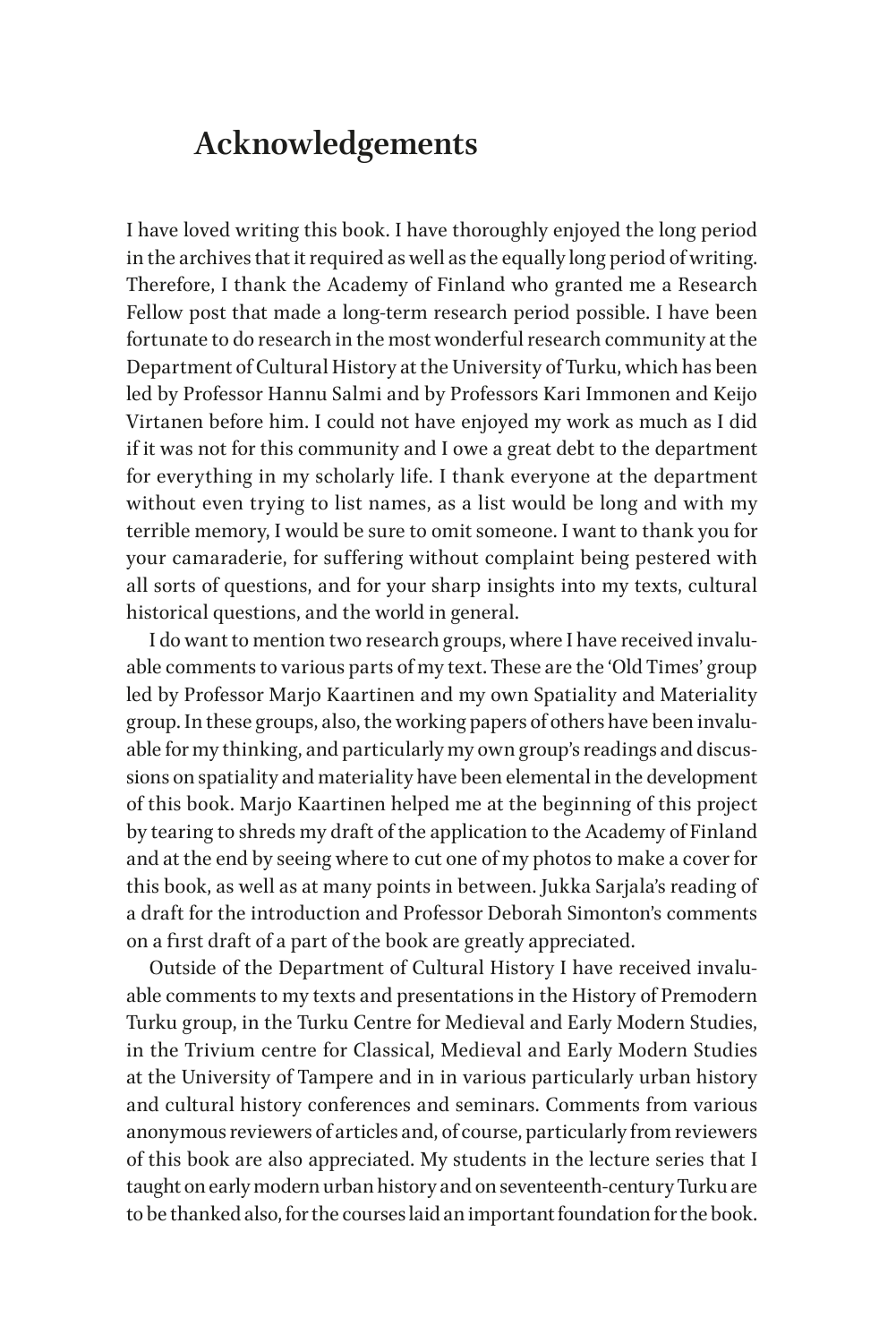#### <span id="page-9-0"></span>**A Note on Usage**

The language of all the sources used for this book is Swedish, but the choice has been made to use the current English versions of all major placenames, such as towns and regions. This choice stems particularly from the preference for the usage *Turku*, the Finnish name of the town, rather than its Swedish name *Åbo*, which is used in the sources (and which is found in many older historiographical sources). I have chosen to use Turku, because it is the name that is used in current English discussion, both scholarly and nonscholarly. Particularly as international readers may not be familiar with the fact that many Finnish placenames also have a Swedish version, sometimes very similar but not infrequently (as with *Turku* and *Åbo*) strikingly different, to use a different term in writing than is current in discussion would be confusing. Accordingly, I have used the English or, lacking that, the local language versions of all major towns and regions. On their first occurrence, the Finnish names will be given with the Swedish names in parenthesis. For street names or other names of lesser significance that are no longer in use, however, I have used the names as they appear in the sources.

In the seventeenth-century Swedish sources, people can have various different versions of their personal names, and names are used in a varied and inconsistent manner. Many people are referred to by first name and patronym, while some have a surname, and others a sobriquet attached to a first name. The names in this book are used as they appear in the sources. This means that for some people I use a surname, and for others a first name. This usage comes directly from the court sources, where most individuals are addressed and referred to by their first name, and usually only those with a proper surname (usually implying higher social status) are referred to by that surname. For royal names I use the internationally recognized names, which are often Latinized or English versions of the Swedish names.

Various terms used in the judicial and administrative systems are difficult to translate, and translations can cause quite heated discussion. The main terms used in this book are listed in the glossary below, and the Swedish terms are given in parentheses when the terms first occur in the text. A few other problematic terms have also been noted in the glossary.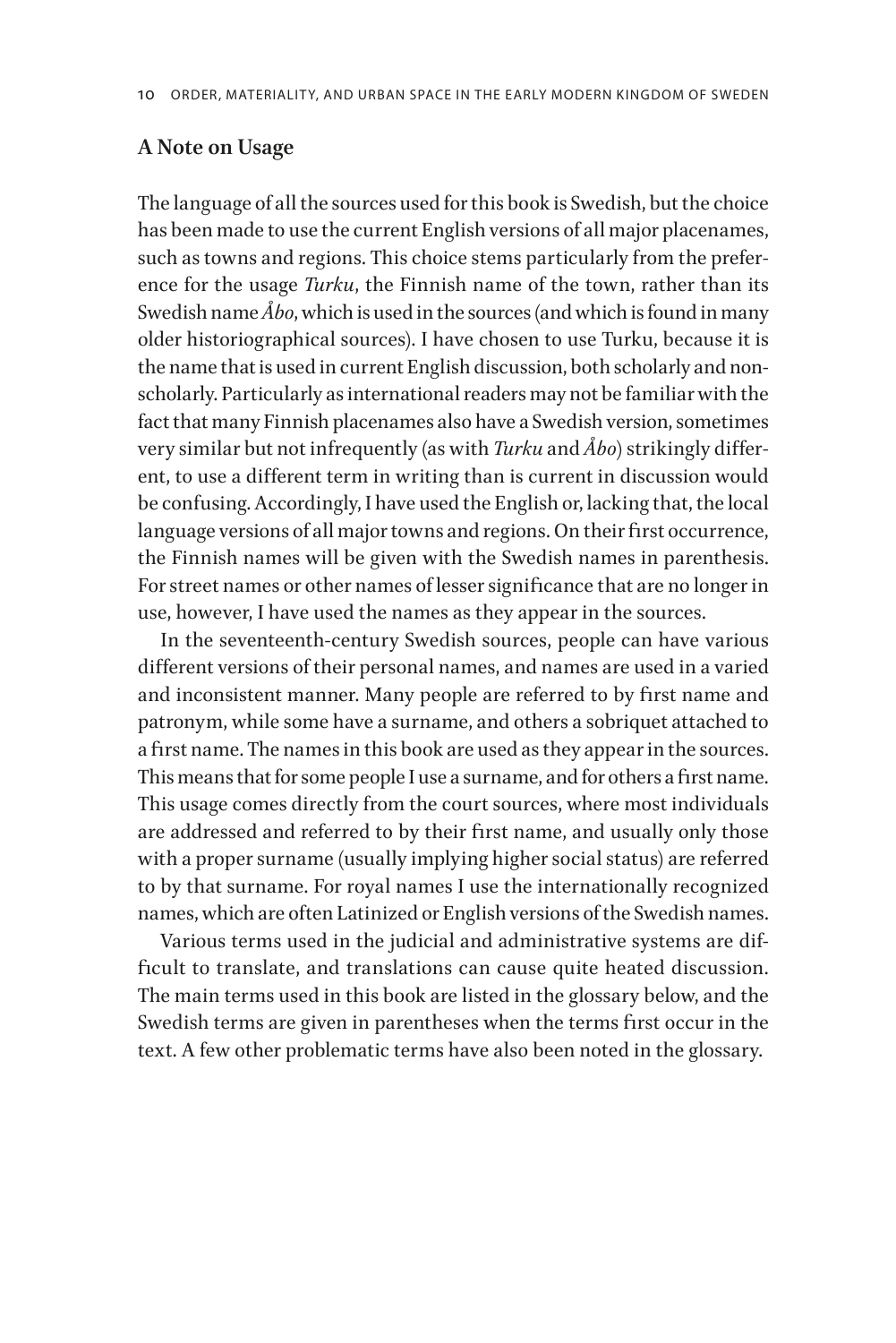# <span id="page-10-0"></span>**Glossary**

| Borgmästare             | Burgomaster                                 |
|-------------------------|---------------------------------------------|
| dreng                   | hired hand, servant                         |
| gård                    | property, house; also yard                  |
| Hovrätt                 | Court of Appeal                             |
| huskvinna, husman       | lodger (kvinna means 'woman' and man 'man') |
| inhyses                 | lodger                                      |
| Kämnärsrätt             | Lower Town Court                            |
| Landslag                | Christopher of Bavaria's Law of the Realm   |
|                         | (after the first mention: Law of the Realm) |
| Landshövding            | <b>Provincial Governor</b>                  |
| Råd.                    | <b>Town Council</b>                         |
| Rådhus                  | Town Hall                                   |
| Rådstugurätt            | Town Court                                  |
| Stadslag                | Magnus Eriksson's Town Law (after the first |
|                         | mention: Town Law)                          |
| stads tjänäre (tienare) | <b>Town Constable</b>                       |
| länsman                 | sheriff                                     |
| fogde                   | bailiff                                     |
|                         |                                             |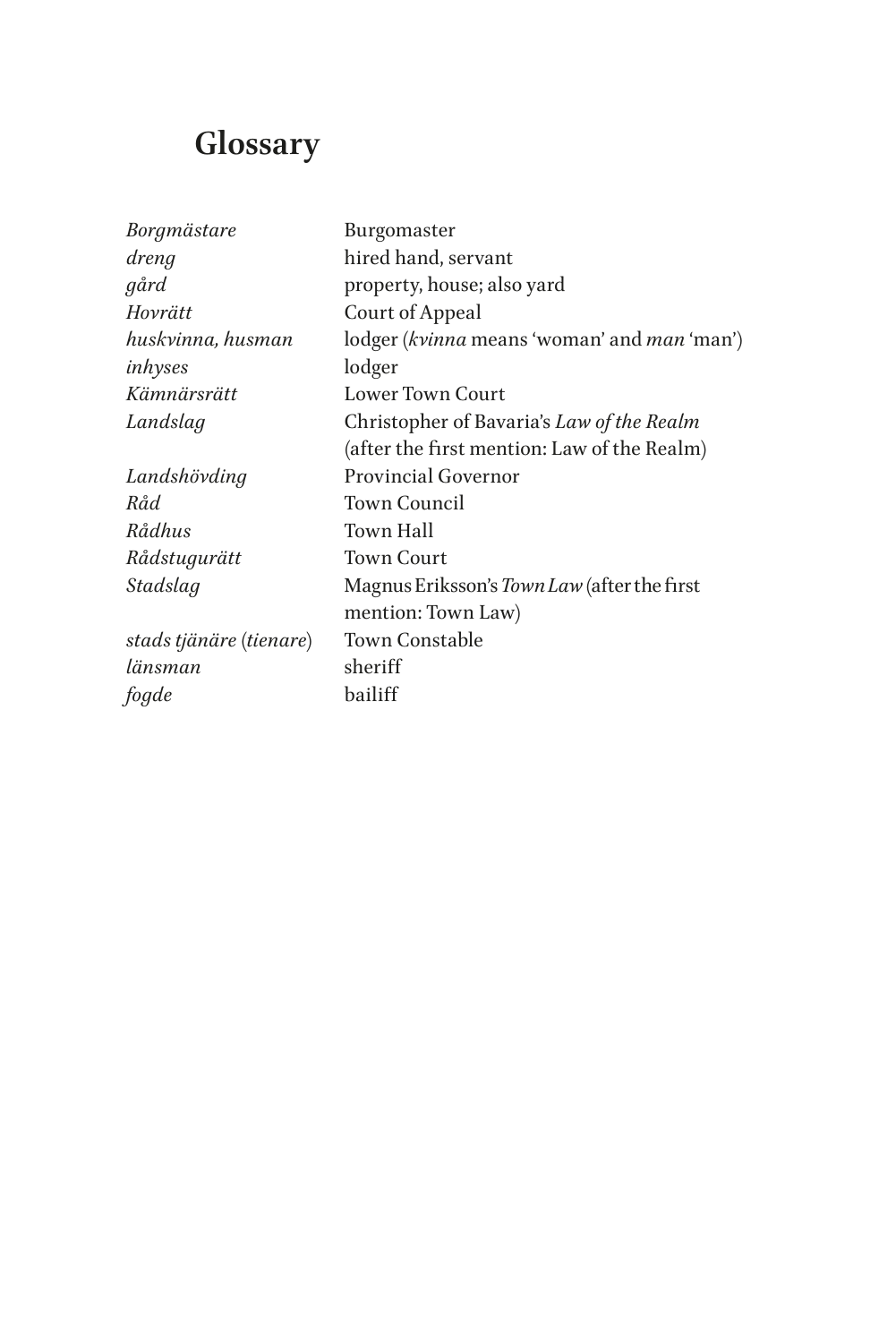### <span id="page-11-0"></span>**Introduction**

Everything is in order. That is, things are always in order, inasmuch as they are in a certain relation to each other and their surroundings. But the idea of order and ideal order are culturally and historically variable. Similarly, disorder is always cultural. This book explores how things were 'in order' in seventeenth-century Swedish/Finnish urban space.<sup>1</sup>

Order is considered to have had an important role in European early modern cultures, more so than in the periods before and after. Early modern order was hierarchical and patriarchal. Thomas Robisheaux's list of the social values of order is descriptive: Hierarchy, social harmony, religious unity, corporate solidarity, the common good, deference, and obedience are visible in many early modern sources as well as in numerous scholarly treatises on early modern society and culture.2 A consensus exists that the early modern world was a world of patriarchal relations; a world of *Gute Policey* and administrative and policing reforms; and a world where people and things were expected to be in their correct and appropriate place.3 At the same time, scholars acknowledge that early modern order was multifaceted, complex and multi-layered; different meanings of order, various practices related to it, and the diverse agents involved in creating and maintaining order have been studied in recent decades. Studies of male interpersonal violence and the order of disorderly nightlife have highlighted how order was never merely something imposed from above.4 Research on the place of various categories of women and the lives lived in early modern households has diversified our understanding of hierarchical and patriarchal order in early modern Europe.5 The politics and policies imbued with hierarchical order have been seen more openly, for example, in studies of grass-root political practices and in the arrangement of church pews. $^6$  Research on the emerging arrangement of poor relief and other urban administration

1 For more about the Kingdom of Sweden and Finland's relation to it, see part I of the book.

2 Robisheaux 1989, 95.

3 See for example, Braudel 1976, 76; Foucault 1984, 241; Robisheaux 1989, 11, 95; Stadin 1993, 177-178; Friedrichs 1995, 57; Cowan 1998, 170-172; Braddick & Walter 2001, 1-2; Forsberg 2001, 30; Ruff 2001, 3; Landwehr 2003, 286; Blickle 2003, VII; Sandén 2005, 218; De Munck & Winter 2012, 12-13.

4 Spierenburg 1998; Tlusty 2001; Jansson 2006; Liliequist 1999; Liliequist 2002; Kümin 2005.

5 Dürr 1995; Gowing 1996; Gowing 2003; Orlin 2007; Flather 2007; Maddern 2008; Hubbard 2012; Miettinen 2012.

6 Lindström 2005; Marsh 2005.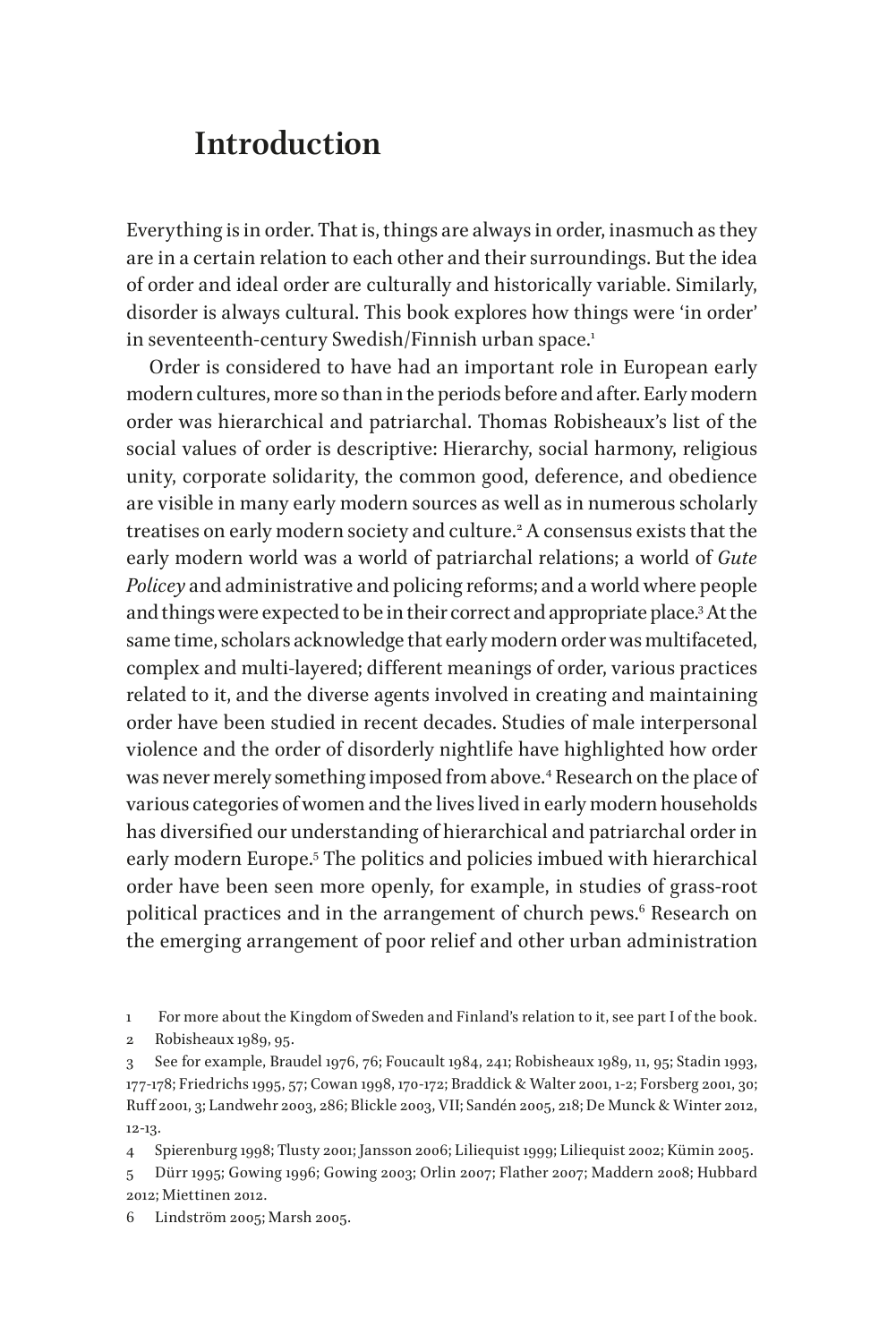has highlighted the impact of early modern understandings of order in everyday life, even when focusing on administration and legislation.7 These studies have shown how early modern order was diverse, albeit patriarchal and hierarchical, and that it was produced by ordinary people as much as by the authorities.

This book explores the town of Turku in the mid-seventeenth-century kingdom of Sweden, and the order and disorder that were produced and experienced in and through its urban material space. The ways in which shared everyday practices were connected to material and spatial aspects of the town are examined in relation to the town as a spatial entity and in relation to homes as spatial and material things. The book inquires how the community organized its shared living environment, and how the urban community was organized in relation to the urban space. It argues that the inherent spatial and material nature of people's lives centrally governs the way that communities organize themselves and create order. The book shows that studying mundane practices relating to town boundaries, roads, houses, rooms, doors, gates, and the town itself as a spatial entity, unveils the ways in which communities and individuals build their lives in and through their material environment.

In the book the term 'order' means both the 'early modern order' described above and order arising from human predilection to organize themselves and their community in specific ways. The meaning of order as 'arrangement in the position of things contained in a particular space or area'8 is the starting point for thinking about order in this study, although civil, social and moral orders are equally important and are seen as inseparable from order as arrangement of things.9 These orders are also related to yet another brand of order: 'the condition in which everything has its correct and appropriate place',<sup>10</sup> a concept of order which was very important in early modern thinking. Order, in all its facets, is perceived here as fundamentally spatial and material. People are corporeal beings in a material world; they inevitably order themselves spatially and materially. Sharing everyday life in a material environment also makes a community

<sup>7</sup> Unger 1996; Leeuwen 1994; Schmidt & Aspelmeier 2006; Heijden 2010.

<sup>8</sup> OED, s.v. *order* III 14. b.

<sup>9</sup> Civil order = 'the state in which laws and rules regulating the relationship of individuals to the community, and the public conduct of members within a community, are maintained and authority is obeyed' OED, s.v. *order* III.17.; Social or moral order = 'system in which things proceed according to definite, established, or constituted laws' OED, s.v. *order* III.14. a.; social order = 'the way in which society is organized' OED, s.v. *social* S2.

<sup>10</sup> OED, s.v. *order* III 14. a.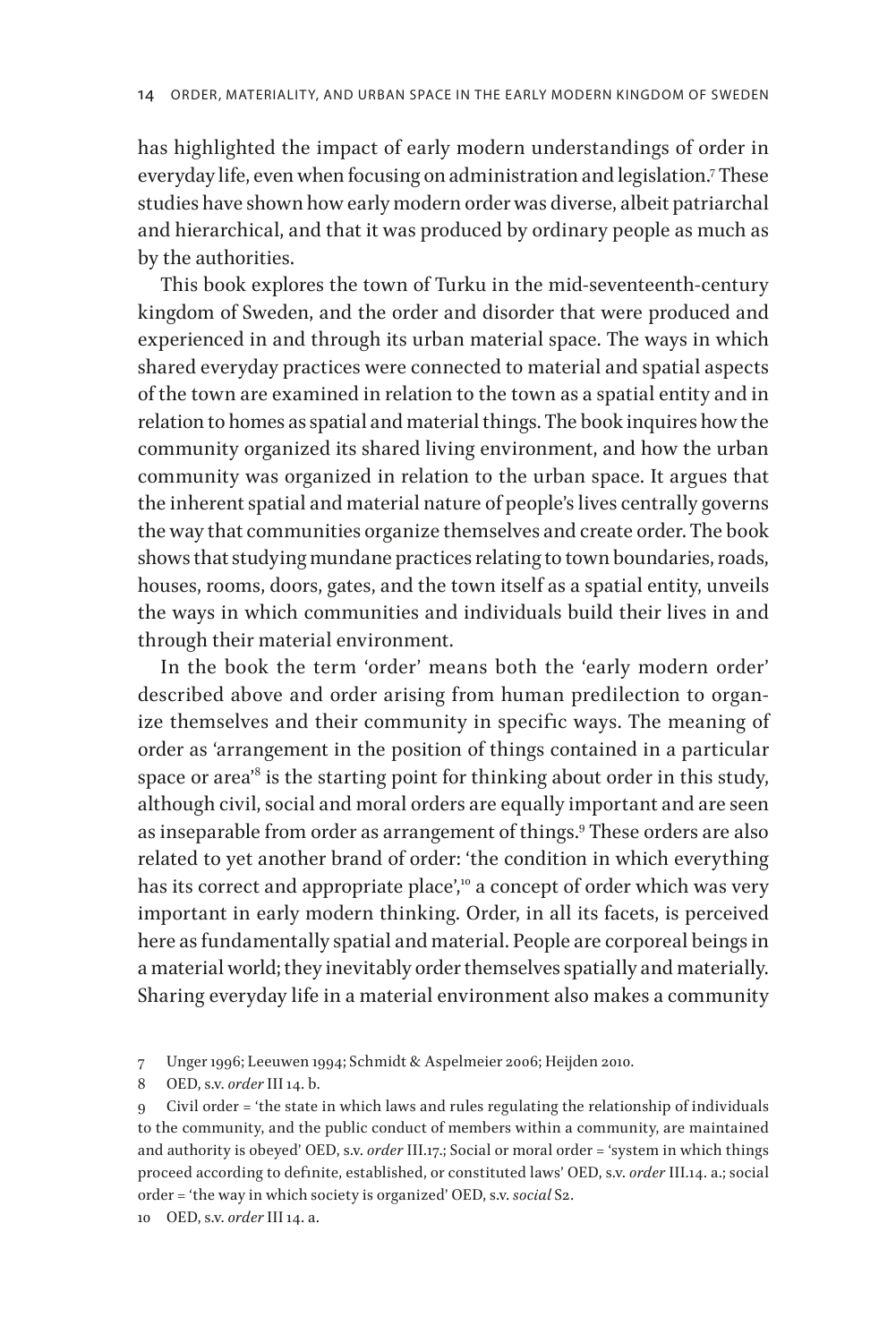<span id="page-13-0"></span>a spatial thing. The order studied here is, then, elementally a communally shared order of and in the material environment.

'Order' in the book is also seen as active; it is 'ordering', rather than static order. Moreover, order includes both order and disorder. Disorder is not necessarily seen here as something that disrupts an order that has been achieved (although it could also be this). The breaking of a particular order makes one kind of order visible, but that breaking may be part of another kind of order or a different side of the same order. The perception of order and disorder deployed here arises from the perspective of everyday life and its multifaceted and chaotic nature. Both prescriptive and philosophical literature, of both the early modern and the current era, often see order and disorder more in monochrome.

Turku, the town that is studied in the book, was an international trading town and the second largest town of Sweden proper with a population of approximately 5000.<sup>11</sup> Turku was a university town, and the centre of a diocese and of provincial civil administration, as well as an important centre for trade. Its history reached back to the late thirteenth century. The community in Turku was largely Finnish-speaking, although the wealthy and the official town operated in Swedish. While there were many local characteristics to the town, it was most crucially a Swedish and a European town. Turku shared with other Swedish towns a strong administrative development, the organization of guilds and trade, a judicial system and urban laws. Because of its material form as an urban settlement and because of its trade and administrative practices, the town also shared many aspects of its culture with European towns in general. Therefore, Turku is examined here as a Swedish and European town rather than a Finnish town on the periphery.

### **Examining the Town and the Home: Spatial Rules, Spatial Practices and Court Sources**

People's relationship with their material environment, the urban space, is studied in this book through exploring 'spatial rules'. Spatial rules orient people's lives in every culture, but are often unexpressed or invisible. These rules are conventions that sometimes find their way into laws and

<sup>11</sup> 'Sweden proper' refers to the areas that were fully part of the kingdom and not dominions or possessions acquired in war, which were not incorporated into the Swedish domestic system of administration and government.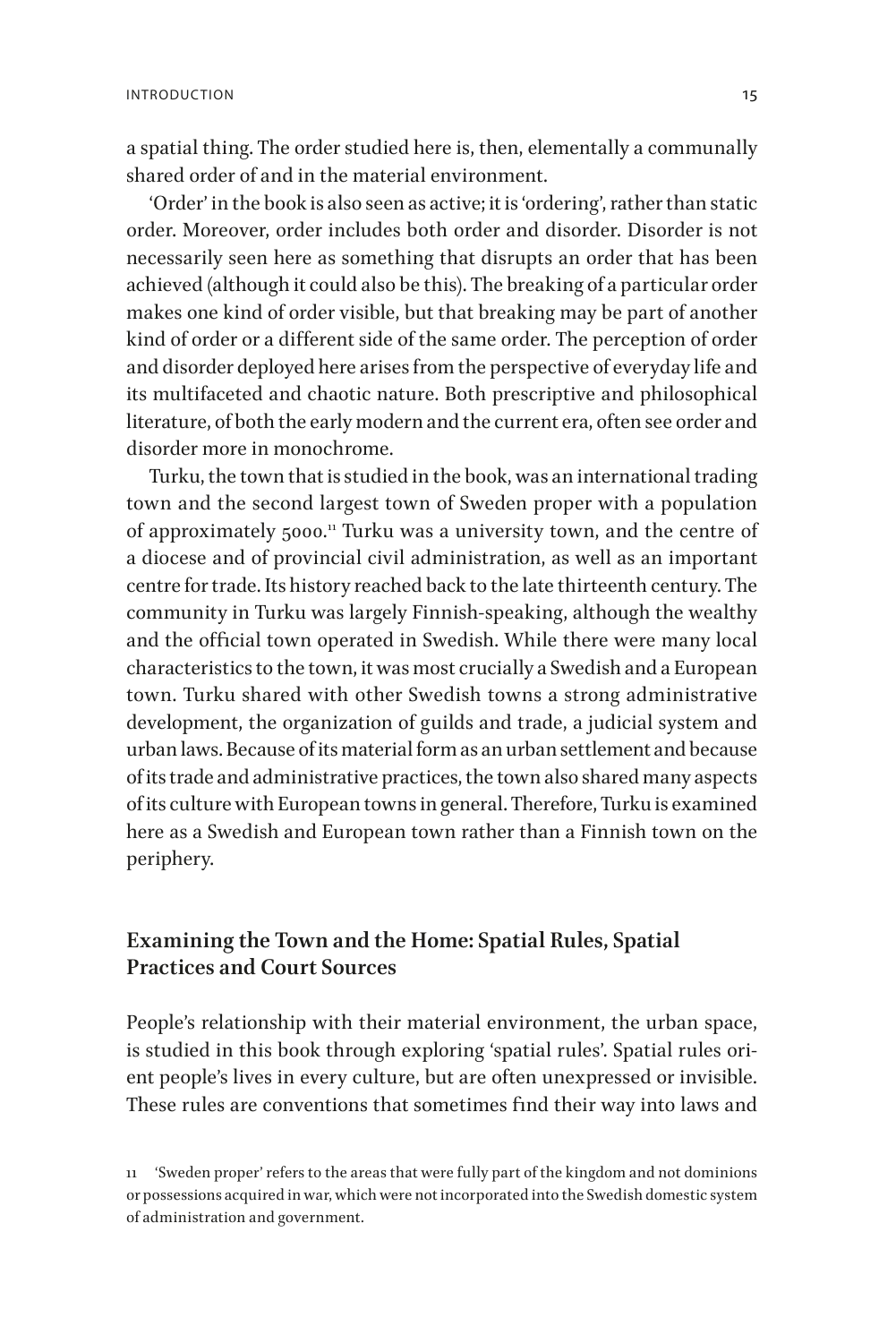regulations, and sometimes are manifested on the level of routine and customs. All individuals live in a world of such conventions; these rules are part of their culture, which they construct and which they are constructed by. 'Spatial rules' is a term that is not often used other than in a non-specific way, but the meanings in this common usage also correspond closely to its use here. The geographer Robert David Sack expresses these meanings in his terminology of 'territorial rules', as 'implicit and explicit geographical "do" and "don't" rules of in/out place'. Although Sack's general thinking about space and place at times differs greatly from the thinking in this book, his statement that 'territorial rules are constructed to control and reorient spatial interactions' is a shared definition.<sup>12</sup> I would add that the rules are often not constructed intentionally, but rather subconsciously, presenting themselves in routines, and through these in orienting and reorienting spatial interactions. In each case spatial rules are geographical rules about moving and acting in (material) space. They have to do with what is possible, acceptable, and desirable in a shared everyday environment. People and communities construct the rules and are constructed through them, but the material space itself also impacts on the rules and is impacted on by them.13

Although 'spatial rules' is a central concept in structuring the task of this book, the detailed examination in the chapters gravitates more towards practices than rules,<sup>14</sup> since spatial practices make the spatial rules visible. Everyday practices carry in themselves both the written orders and regulations and the unwritten customs and conventions. These practices, for example lodging vagrants illegally or fetching jugs of beer from the tavern at night, connect with local practicalities and experiences as well as with more widely perceived ideas and prescribed regulations.

The spatial rules and spatial practices in seventeenth-century Turku are examined here from the perspectives of mobility, settledness, and encounters. The book is divided into two parts: the town and the home, which are considered to be two significant elements for studying urban spatial relations. The town and the dwelling both touched each urban inhabitant; everyone was party to the shared codes and conventions concerning

13 See also Flather 2013, 346.

14 Practices are defined in practice theory as active and bodily actions, which include both unconscious routines and conscious actions. Practices cannot exist separately from discourses, even if some definitions of practice seem to imply this, but practices do indicate the world of tangible activity of corporeal beings, which makes the concept very useful when examining people and culture as part of the material world. See Sewell 1998, 249-253; Schatzki 2001, 10, 20; Reckwitz 2005, 247, 246; Spiegel 2005, 22.

<sup>12</sup> Sack 1997, 89-92.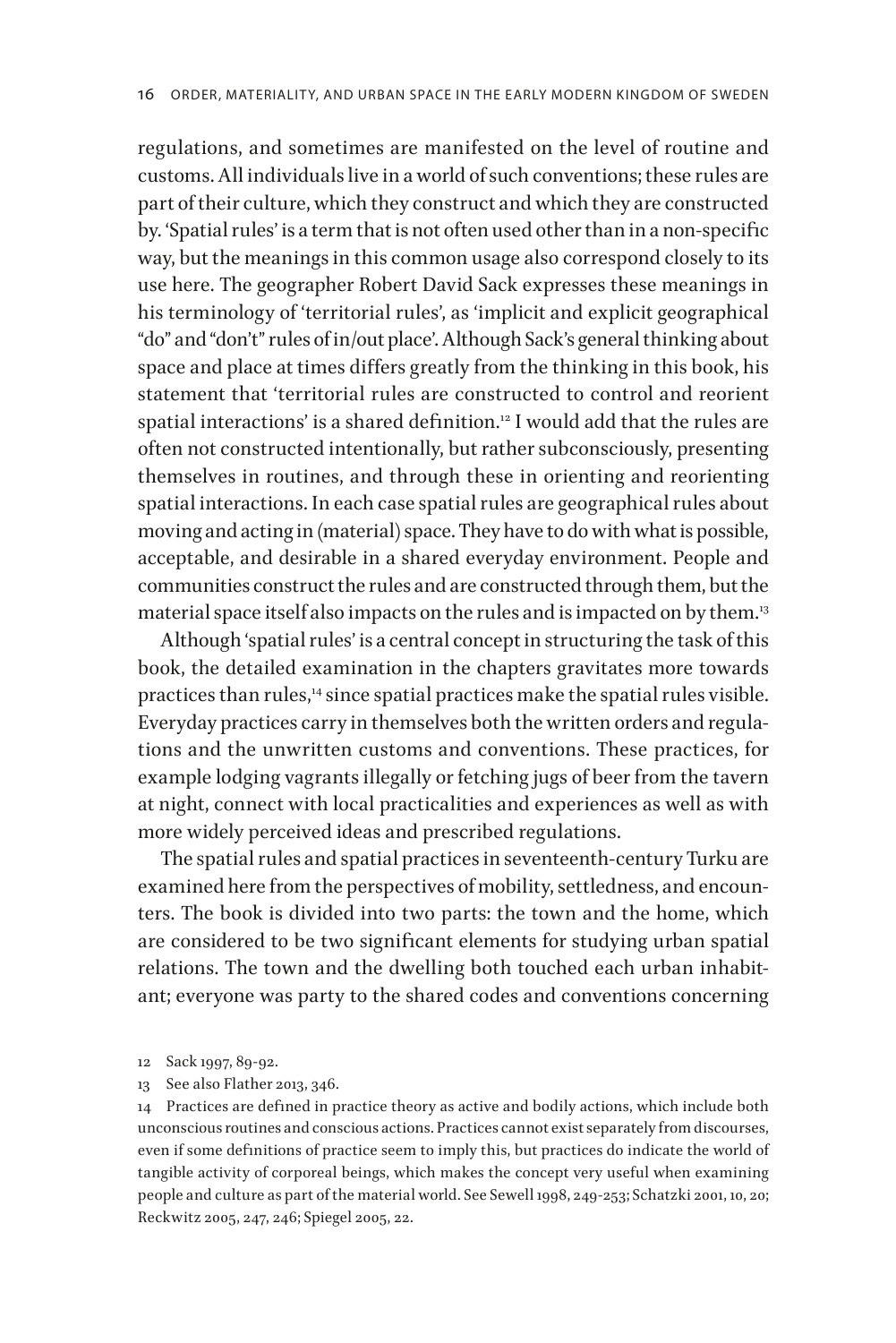entering and exiting the town, entering and exiting of homes, as well as residing in the town and dwelling in homes.

Boundaries and crossing boundaries are emphasized in the book. The town and the home were not places with clear-cut and controllable boundaries, but they certainly did have boundaries. There were material objects – walls, fences, gates, windows and doors – that marked the borders of the town and the home. They were solid and tangible, but at the same time mostly porous and often open. They created – and create for scholars – an opening toward the inside and the outside, and toward the negotiations of the in-between. How townspeople related to the space and border of the town and the home, as well as to other people in them, shows how the urban community ordered itself and what kinds of things were important in the order of practical everyday urban life.<sup>15</sup>

It is important to note that the components of the urban material environment studied here, the town and the home, cannot be reduced to a dichotomy of public and private (and thus a boundary between public and private space cannot be studied). The town and the home were integrally related to each other. For one thing, the houses where people lived were open in nature; all kinds of actions and people from the rest of the urban space spilled into dwellings and vice versa. More tangibly, the bulk of the material environment of the town consisted of the urban settlement; that is, the houses, the dwellings, the homes. On the other hand, for example in some trading customs, dwelling-houses defined the urban trading community more centrally than the market place; that is, space usually considered public space. Studying both the town and the home must be seen, and is seen here, as studying the urban space in its totality, not as studying public and private spaces of the town in separation from each other.<sup>16</sup>

Focusing on everyday spatial practices in an urban material space that is not defined by mutually exclusive publicity or privacy extends the examination to all kinds of people partaking in the ordering of the urban space,

16 Public and private have been widely discussed in early modern studies. See for example, Orlin 2007; Longfellow 2006; Burkart 2004; Freise 2004; Rau 2004; von Moos 2004; Kaartinen 2002; Vickery 2009; Crane 2009. These concepts have also been discussed beyond the early modern. See, for example, Kilian 1998. In terms of urban space, the concepts of public and private and the use of the terms still need further discussion. Seee Crane 2009, 4-7; Cohen 2009, 97, Hohti 2010, 373-374; and the discussion later in this book.

<sup>15</sup> There is remarkably little research done on the material boundaries and practices attached to them. One of the few exceptions is Jütte 2014. Instead, the current research on boundaries deals with state boundaries, immigration and movement of labour as well as symbolic boundaries of various kinds. See Spierling & Halvorson 2008, 8; Roll, Pohle & Myrczek 2010; De Munck & Winter 2012; Selwood 2010.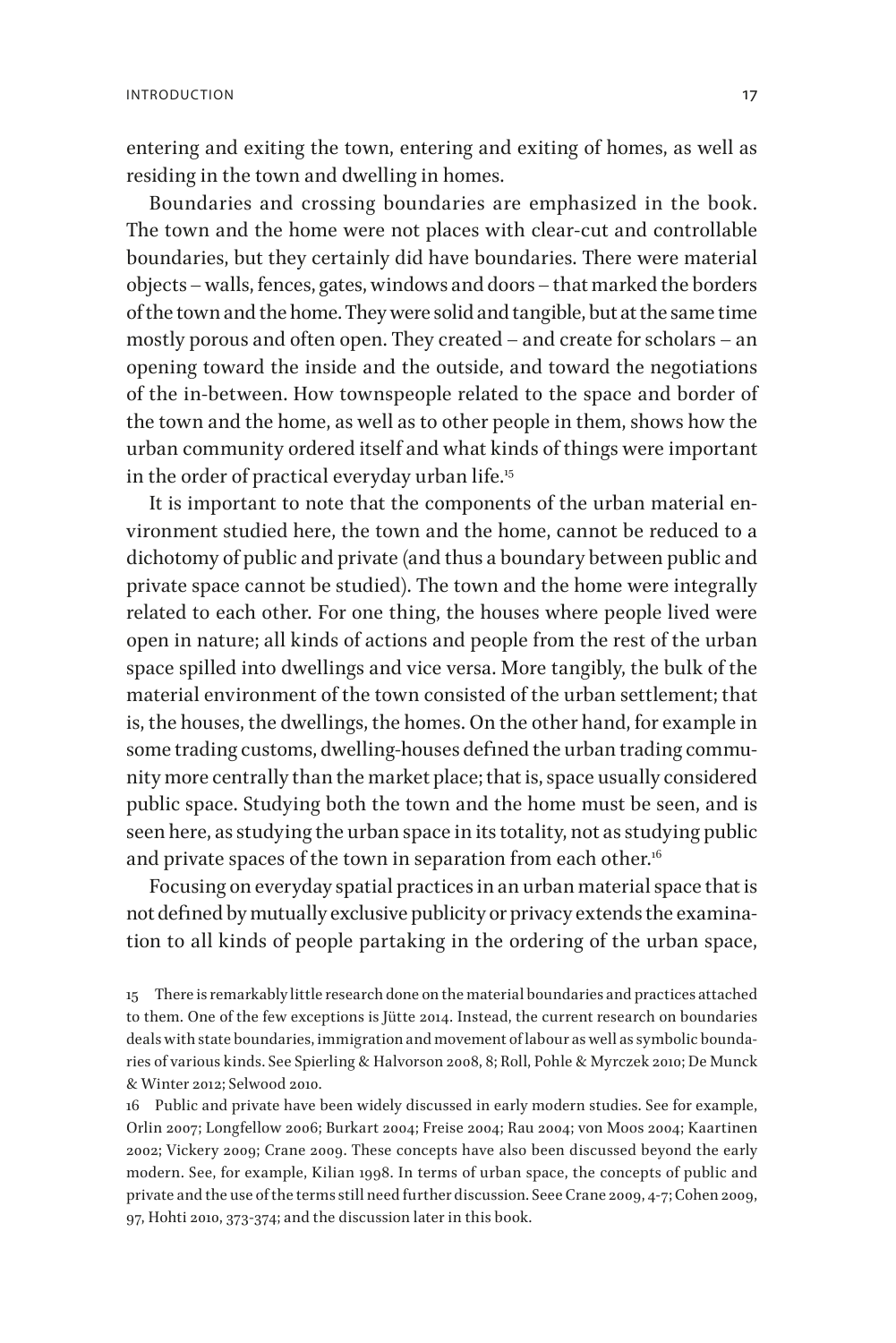since people and actions in and around homes receive similar attention as those in the streets and market places. Moreover, when one asks open questions about people's everyday practices in a shared urban space, the role of people on the margins becomes visible as well as that of prominent town burghers. Also, because order is seen as active (as ordering), and not necessarily in a polarized binary relation to disorder, order is not primarily examined here from the perspective of the authorities/elites as opposed to the townspeople/the lower classes. Rather, exploring everyday practices, such as local ways of paying town toll payments or allowing widows' houses in the centre of burghers' plots, reveals an open and complex pattern of early modern and urban order.

This study sees vagrants and burghers as equally important members of a shared urban community. Everyone in the town had a role in defining the town, through their everyday lives. Everyone played their part in the formation of spatial rules, and therefore everyone had a role in collectively defining the urban community. This perspective on urban life makes it possible to break through the monolith of 'the early modern order' to see the complex ways in which early modern townspeople ordered their lives spatially. The main actors in the book, then, are the burghers and their families, their servants and other employees, workers and seamen, but also and importantly vagrants and criminals, and then again the higher authorities at the levels of the county, the Grand Duchy of Finland, and the Swedish Crown. The cast arises from the sources used and includes all kinds of people visible in them.

In the seventeenth century, the urban space in Turku was not yet very strongly socially segmented, even if some parts of the town were less fashionable than others. There were only around 5000 inhabitants, and the geographical area was not large. No one living in the town could really be segregated from other social classes, and all townspeople to a certain extent shared the common urban space. While even a town like this had various smaller communities – for example, among guild members and university students – in this book the community that is studied comprises of the whole urban population.

Multiple or differing urban communities have been at the focus of early modern research recently, but the wider community of a town, particularly of a smaller town, should not be forgotten. Sharing urban space, and inevitably practices and rules connected to it, created a community of its own kind. While it is clear that residence at a place (a town) did not define one's community or communal identity alone or simply, it does not mean that sharing a spatially defined living environment did not result in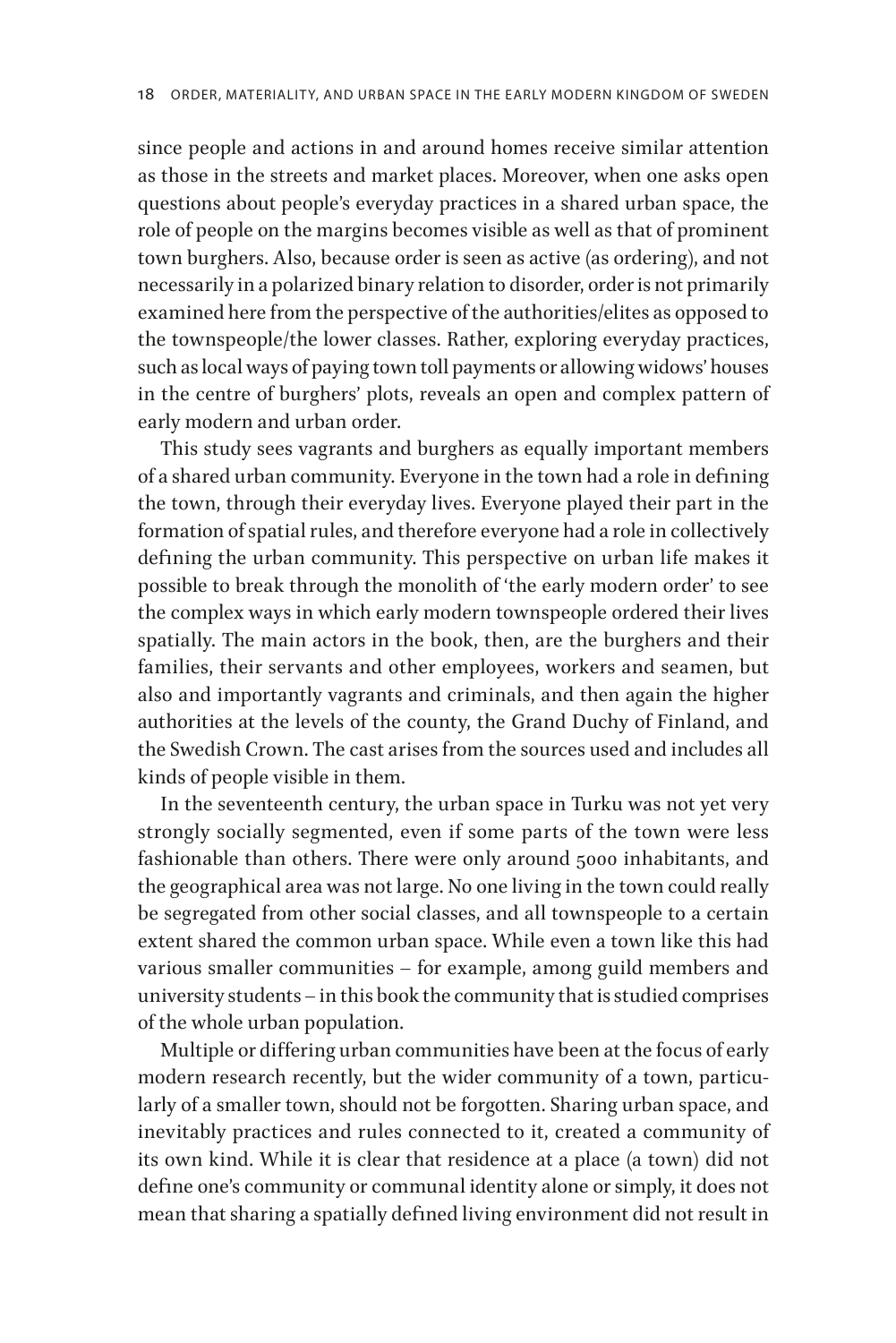a community at all. Such a community of people living in a shared urban space is understood here according to David Sabean's oft-cited words, which emphasize that the 'members of a community are engaged in the same argument, the same *raisonnement*, the same *Rede*, the same discourse, in which alternative strategies, misunderstandings, conflicting goals and values are thrashed out'.<sup>17</sup> In addition, an active relationship with the urban space, the material environment, is emphasised; as Niall Atkinson says, community can be something that comes about when a person moves in different spaces and amongst different things that are shared with other people.18

The main source material for the examination of the Turku community and urban space are the Turku Town Court records from the 1640s and 1650s, a period coinciding with significant urban, administrative and judicial changes in Sweden and thus also in Turku. The Town Court records are the only remaining source that can tell us about everyday life in Turku; no letters, pictures, diaries or other descriptions of the town or town life are known to have survived, nor has anything bar the Cathedral and the Castle survived of the material town.<sup>19</sup> Court cases concerning fights and spats, disturbances of domestic peace, banishment, transgressions against trading rules, adultery, theft, collecting excise taxes, etc. however, offer us a vivid view into the town's everyday life. They also make it possible to see how people related to their material surroundings, and they give us information about what the material environment was like. In addition, administrative issues, which were recorded in the same books as the court cases, inform us of ordinances and instructions issued or transmitted by the Town Council *(råd)* to the townspeople.

The cases for analysis have been chosen on the basis of the ways that they relate to the material urban space. That is, entries in the records that include mentions of gates, doors, windows, the market place, houses, shops, streets, benches, etc. have been examined more closely. To get as close to urban everyday life as possible, these entries have been read from various

19 This is due to town fires, particularly the Great Fire of  $1827$ , after which the town was completely rebuilt.

<sup>17</sup> Sabean1984, 29.

<sup>18</sup> Sabean 1984, 29; Atkinson 2011, 14. About research of early modern communities see Whithington & Shephard 200, 2-9; Nevola & Rosenthal 2011, 4-5; Halverson & Spierling 2008. It must be pointed out that the *Gemeinschaft*-*Gesellschaft* division does not play a role here. The community examined is not seen as 'a friendlier thing' than a society at large. It is believed that community and society are not opposite ends of a continuum. Instead they are seen to co-exist within each other. Cp. Sabean 1984, 28-28; Burke 2011, 26-27.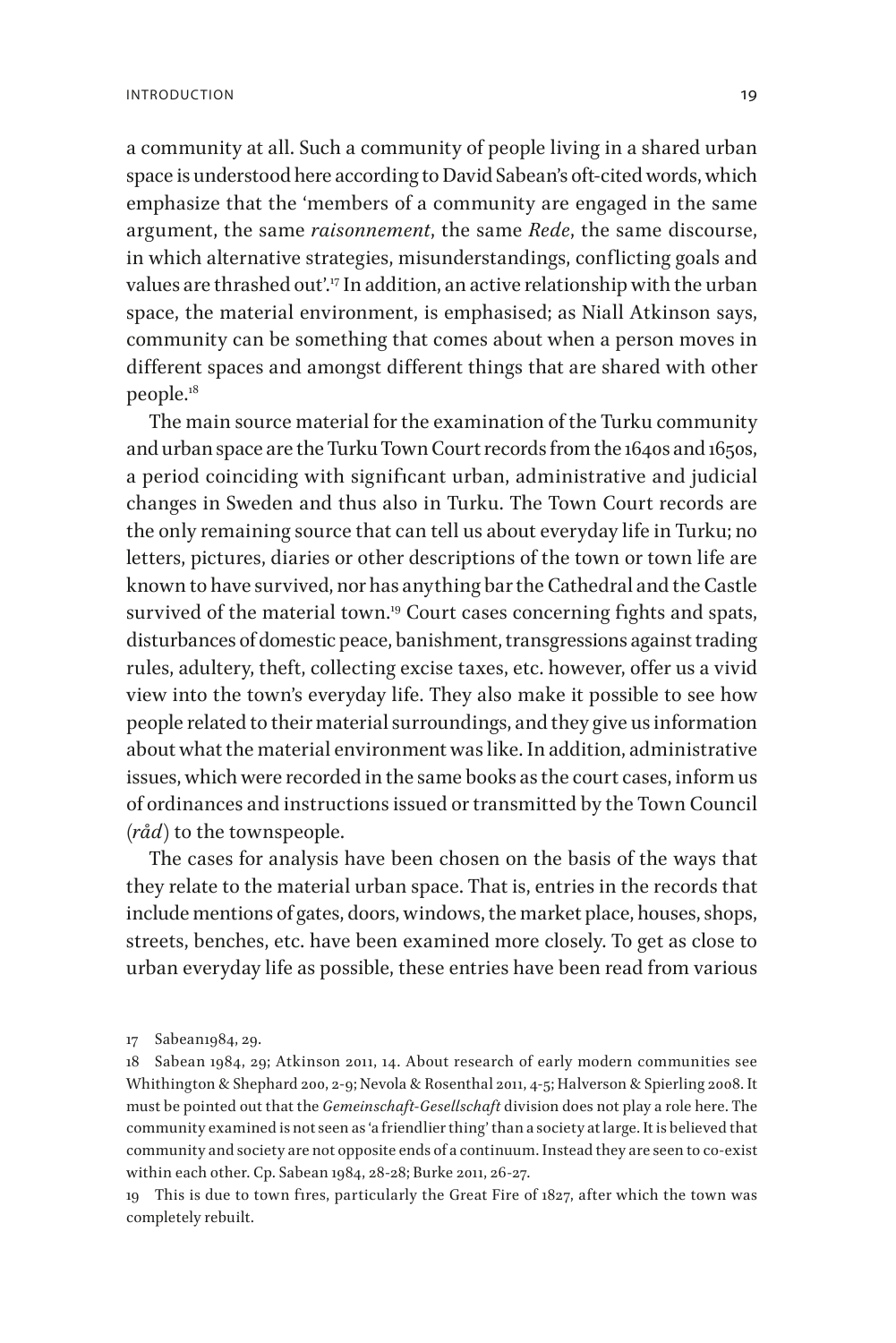different perspectives: the kind of actions taken to maintain or reimpose order (administrative practices, court's utterances, interventions by townspeople); what had happened (what was described as having happened); the kind of patterns created by the events and their descriptions (everyday practices); and the things people said (patterns in accounts).

The court case entries are accounts of the proceedings written down by the clerk in a somewhat condensed form. Relatively little of what was said in court was written down verbatim. Most of the time, the clerks summarized what each participant and witness reported as having happened; even the court's questions to those involved are seldom written down verbatim. The questions of the court are expressed in phrases like 'the court impressed on the defendant to tell the truth'. 'Yes or no' questions were more often written down; for example: 'the women were asked if the sinner had been pregnant'. The answers are often only recorded verbatim when the answers are short, such as yes or no; otherwise the evidence given is condensed to narratives of events, where what people did intermingles with what each person had told the court (in their turn or even intermingled within one paragraph). This system of transcription results in accounts that are sometimes hard to follow, both with relation to what had happened and to what people had said. This is, however, a problem mainly for deciphering the logic, plot and details of the entry, as ascertaining what really had happened is often not of central concern here.

Naturally, the court sources give us only one interpretation of the events in town and we can be sure that both the court proceedings and the transcribing of them to a record gave a particular slant to the account of everyday life, and we can also be sure that various perspectives and experiences are not represented in the entries. However, as Amanda Flather has also noted, information concerning material everyday space is often not something that would have been central to the court's inquiry. This means that much of the information in the material of this study comes from asides and description of people's movements, rather than from the central facets of the offence that was being investigated; this spatial information is therefore less likely to have been twisted to serve any particular purpose.<sup>20</sup> In cases where spatial issues are at the heart of the matter, such as crossing toll borders or invading someone's home, one has to be more careful in reading the case entries, and closely consider what motivations drove each person. The lack of certainty as to what actually took place does not create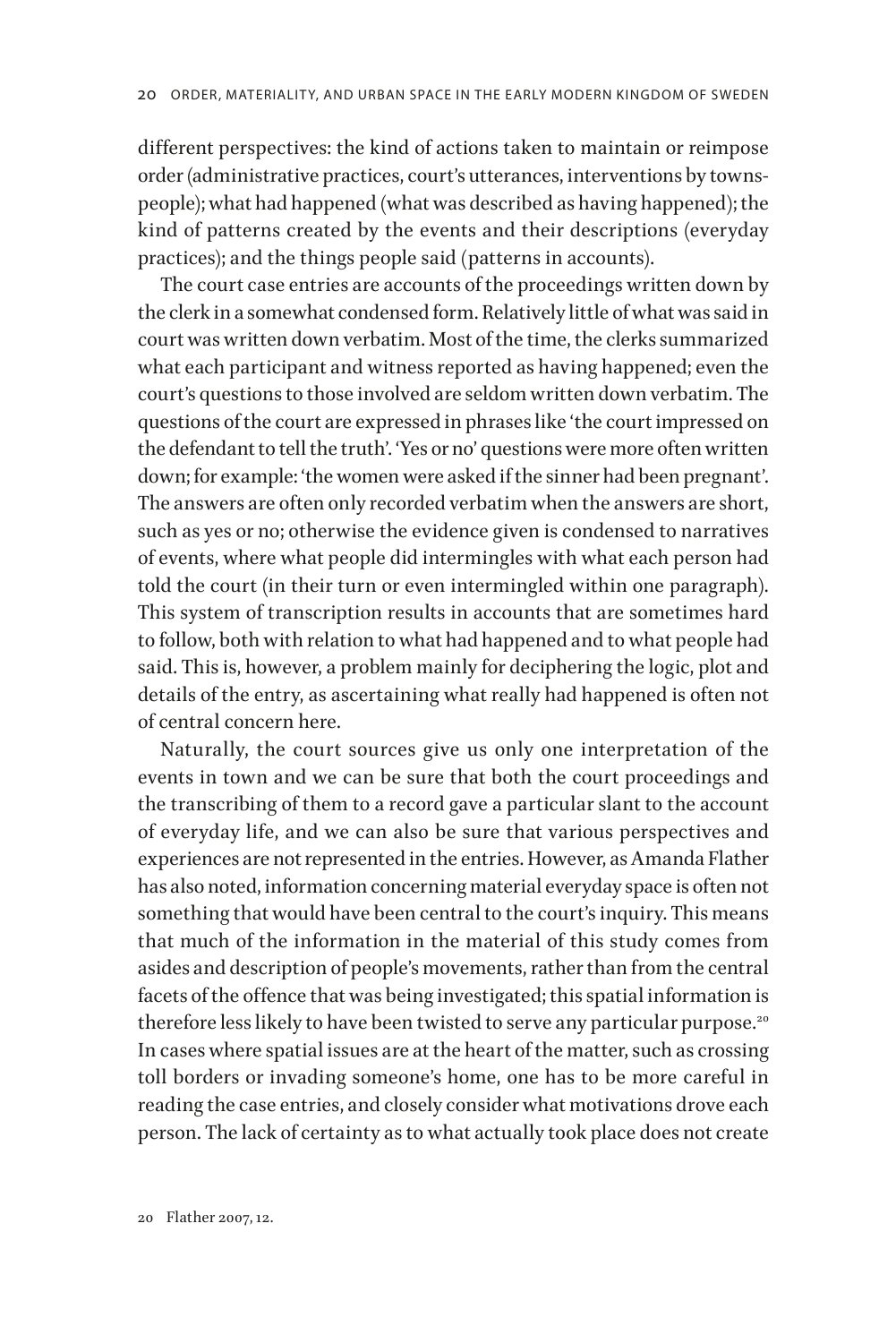<span id="page-19-0"></span>a big problem, however, because – like most history – this is a study of possible histories.<sup>21</sup>

As the focus of many court cases studied in the book is not on spatial relations and practices, much of the research builds on small clues and their contextualization, and on deciphering, even based on individual cases, what was plausible in people's relationship to urban space. The laws and ordinances are used as primary sources in the contextualization in addition to research literature on various aspects of social and cultural history of the era, as well as a general perception formulated by studying the mass of the court sources from the twenty-year period, a perception that is at times hard to pinpoint with a particular reference. This method has made it possible to build an image of spatial practices in the town and extend the analysis also to the lower levels of society.<sup>22</sup>

Based on this analysis considering various levels of the society, this book maintains that the everyday 'spatial rules' of life in Turku did not coincide with the prescribed rules of the society. It was not, however, a situation where those from above imposed their power and ideals and townspeople resisted. The discrepancy between the ordinances and decrees and the rules manifesting in everyday life arose out of the practicalities of arranging the community's life in the local urban space and finding shared practices to keep an order about the town and in people's lives. Importantly, the practicalities and shared practices in the local material environment are neither separate from nor in contradiction to the ideals, but are informed by them.

### **Spatiality and Materiality**

Considering order as first and foremost an arrangement of things and people leads us to consider more closely the issue of spatiality in the study of urban life. As so often when discussing spatiality in history, we can start with Henri Lefebvre and *The Production of Space*. Lefebvre's thesis about the (social) production of (social) space has been widely read, and the gist of his extensively adopted thesis, quoting Sebastian Dorsch, is that '[s]ocieties produce their spaces […] in a complex arrangement (of power) consisting of experiencing, conceptualizing/representing, and practicing'.23 Although

<sup>21</sup> Salmi 2011, 180.

<sup>22</sup> See Salmi 2011; Corbin 2001; Davis 1983.

<sup>23</sup> Dorsch 2013, 7-21.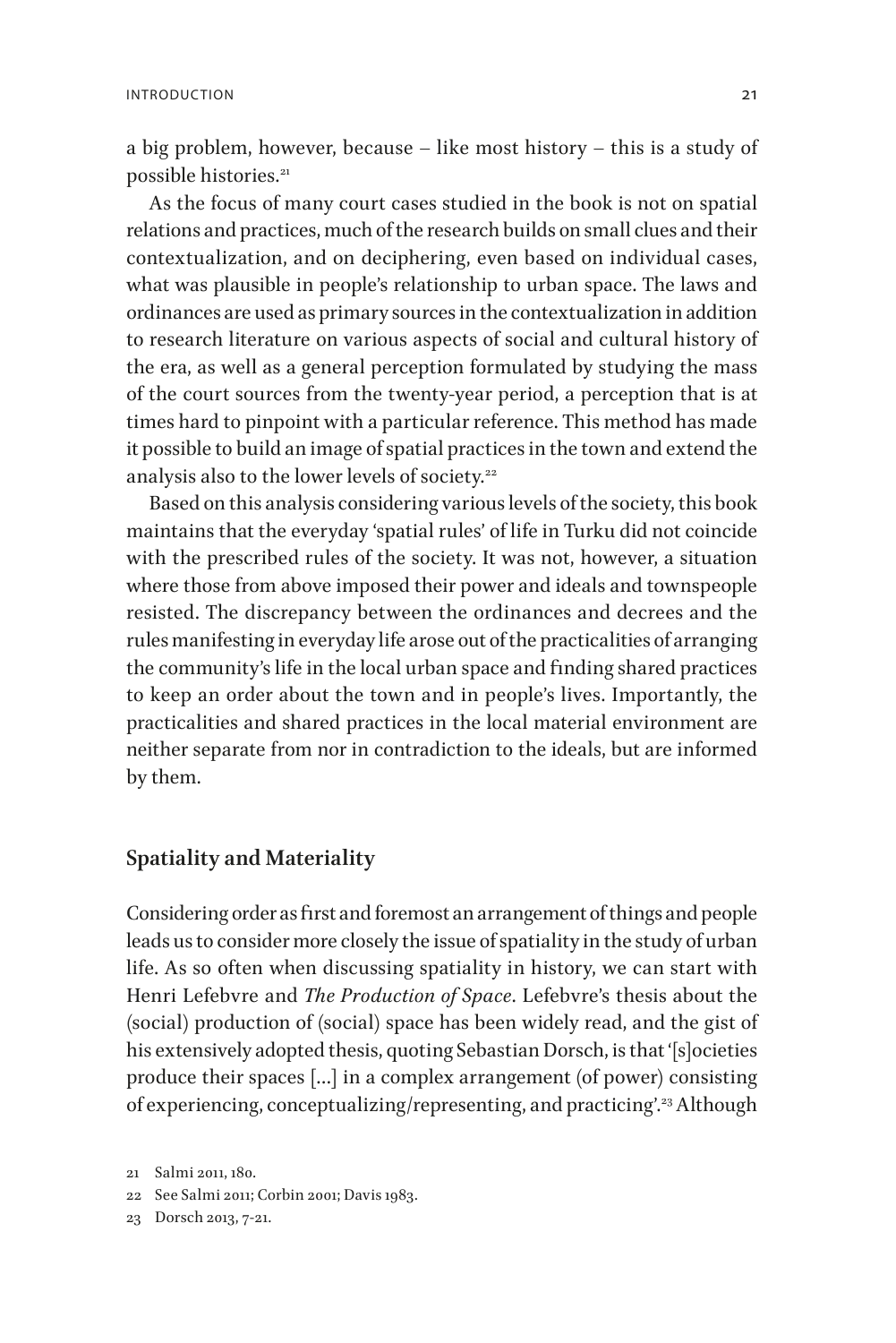Lefebvre's theory is not deployed as such in this study, its influence cannot be overstated. Lefebvre's oft-cited triad of spatial practices, representations of space and representational spaces reminds us that production of space happens on various levels,<sup>24</sup> even if we might not categorize the multilevel spatiality of life in a similar way and if Lefebvre's lack of emphasis on the material world is problematic.25 Nevertheless, Lefebvre's triads offer fruitful tools in an effort to separate (conceptually) and then merge the mental, social and material elements of space into the totality that they are in people's life experience. Lefebvre's perception that all space is produced by the people occupying it also reminds us how it is impossible to conceive of space as universal or abstract, or as an empty container for something (meanings, experiences, places). This means that, for example, a home or a dwelling cannot be seen as a place constructed by experience against a neutral background of urban space. Rather, a home is part of the urban space, coming into being in the processes of producing that urban space. $26$ 

Often, when 'space' and 'place' and their current understandings are discussed, Descartes and Newton are referred to as the starting points for our still persistent perception of 'space' as a neutral and empty container, and 'place' as something particular that is located within that empty space (although, as Kümin and Usborne point out, understanding space as something that really had to do with the people and things it contained also has its roots in the early modern era). The notion of space as an empty container (which is free of culture and meanings) has had a long history, the influence of which is still strongly felt, and that influence, in my opinion, is unnecessarily reinforced by giving the concept of 'place' a central role.<sup>27</sup> Because of this, in this book I continually use the concept of 'space', whereas I seldom refer to 'place'.

Another reason that I consider 'place' to be a problematic concept is because, as the geographer P.J. Ethington points out, in the study of spatiality one can too often find that 'places' end up being good, while 'space' is bad. Places are construed as experiential, memorial and subjective, and space(s) as objective, abstract and universal. As Ethington writes, for example, Lefebvre sees 'space', created by modernity and capitalism, as panoptical and authoritarian. Postmodern geography to some extent continues in the same vein: postmodern society, too, has created bad, alienating 'space',

<sup>24</sup> Lefebvre 1991 (1974), 38-39.

<sup>25</sup> Jerram 2013, 411; Lefebvre 1991 (1974), 39.

<sup>26</sup> Arnade et al. 2002, 522.

<sup>27</sup> Kümin & Usborne 2013, 307, 316; Casey 1996, 14.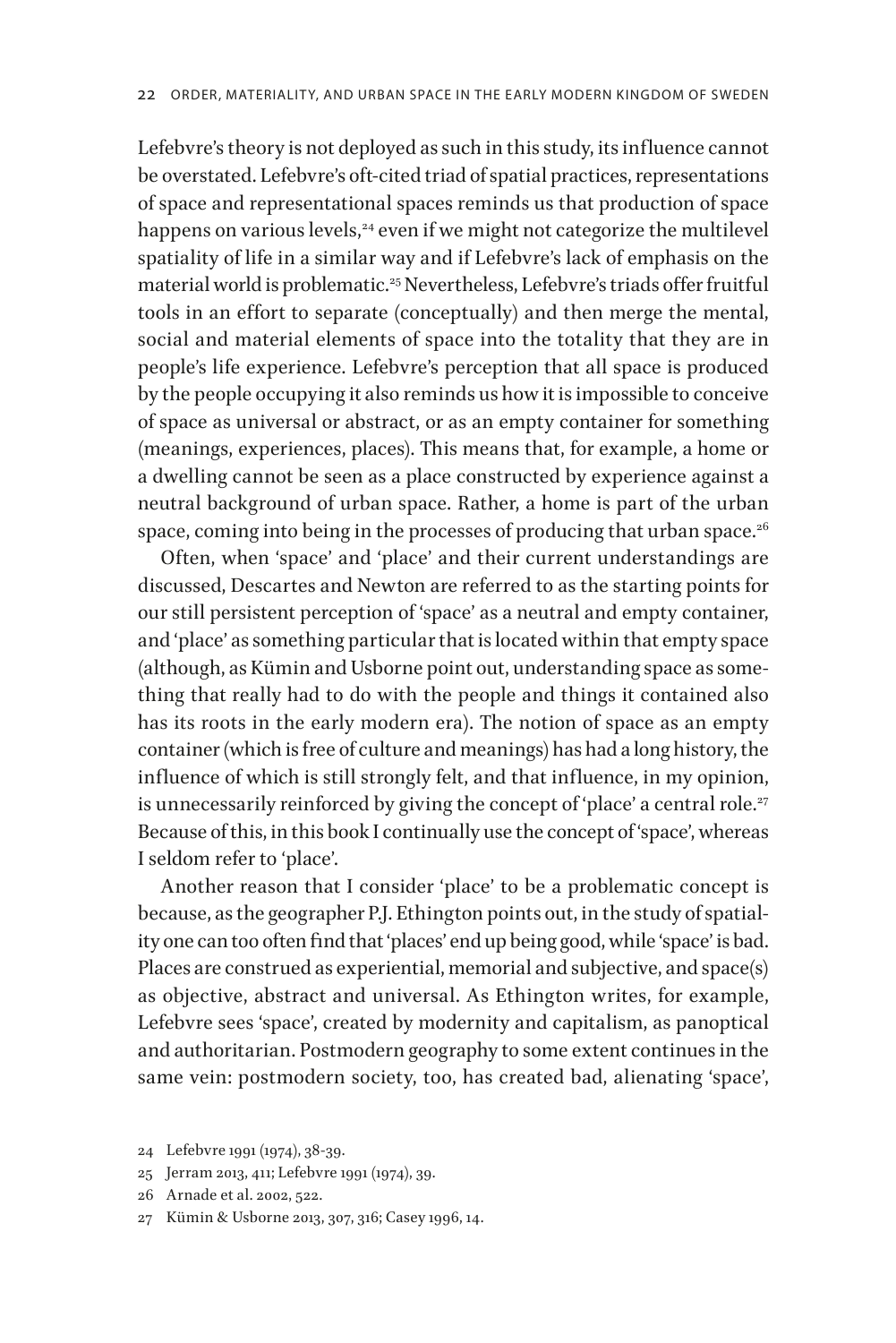while 'places' have been (in geography, in anthropology, and in the end, in history) linked with positive meaning (local community, family, childhood memories, traditional customs, etc.).<sup>28</sup> Abandoning 'place' as an operative concept does not in itself make the concepts of spatiality value-free, but turning to 'space' reduces the conceptual problems of assigning positive or negative value at the outset. In this book this can be seen, for example, in the examination of spatial constructs connected with family.

A phenomenological perspective on spatiality, arising from the ideas of Maurice Merleau-Ponty and particularly his ideas on bodily experience, clarifies the framework of the conception of 'space' in this book, one that relocates the meaning of 'place*'*. The philosopher Edward Casey, in his phenomenological treatise on spatiality, together with some other scholars (such as Michel de Certeau)<sup>29</sup>, has turned the often perceived relationship of 'space' and 'place' around. For Casey, 'space' is not primary, and 'places' are not something that are located/created/constructed within space; rather, 'place' is before 'space'. Because people are corporeal, they are always emplaced, in a place. As with Merleau-Ponty, the knowledge of the place does not come *after* perception, but is *part of* perception. As Casey writes: 'the perceiver finds herself in the midst of an entire teeming place-world rather than in a confusing kaleidoscope of free-floating sensory data' to which places are created.<sup>30</sup> When there is a perceiving body, there is also a place, and space and time 'arise from the experience of place itself'.<sup>31</sup>

This study therefore proceeds in accordance with Casey, seeing 'space' as something that is located in each 'place'. Quoting Leif Jerram (on phenomenological perspective): 'In short, "to be" is "to be in place" (say, in a safe place) and "to be in space" (say, in a cot) and "to be at a location" (say, at grandma's house) ...'.<sup>32</sup> This means that here the town of Turku is a place that is comprised of space practised, experienced, lived, and produced. Then again, a home in the space of the town is a place which contains produced space. Therefore, in this study, where the examined townspeople are, are not places created through experience, but the practised space of the town.

Of the various definitions of place and space in the literature, the definition by Beat Kümin and Cornelie Usborne most closely resembles the one used in this study. They suggest 'point' as meaning 'a physical grid-reference',

<sup>28</sup> See: Ethington 2007, 481; Jerram 2013, 405. See also Latham & McCormack 2004.

<sup>29</sup> de Certeau 1984.

<sup>30</sup> Casey 1996, 17-18.

<sup>31</sup> Casey 1996, 36.

<sup>32</sup> Jerram 2013, 408.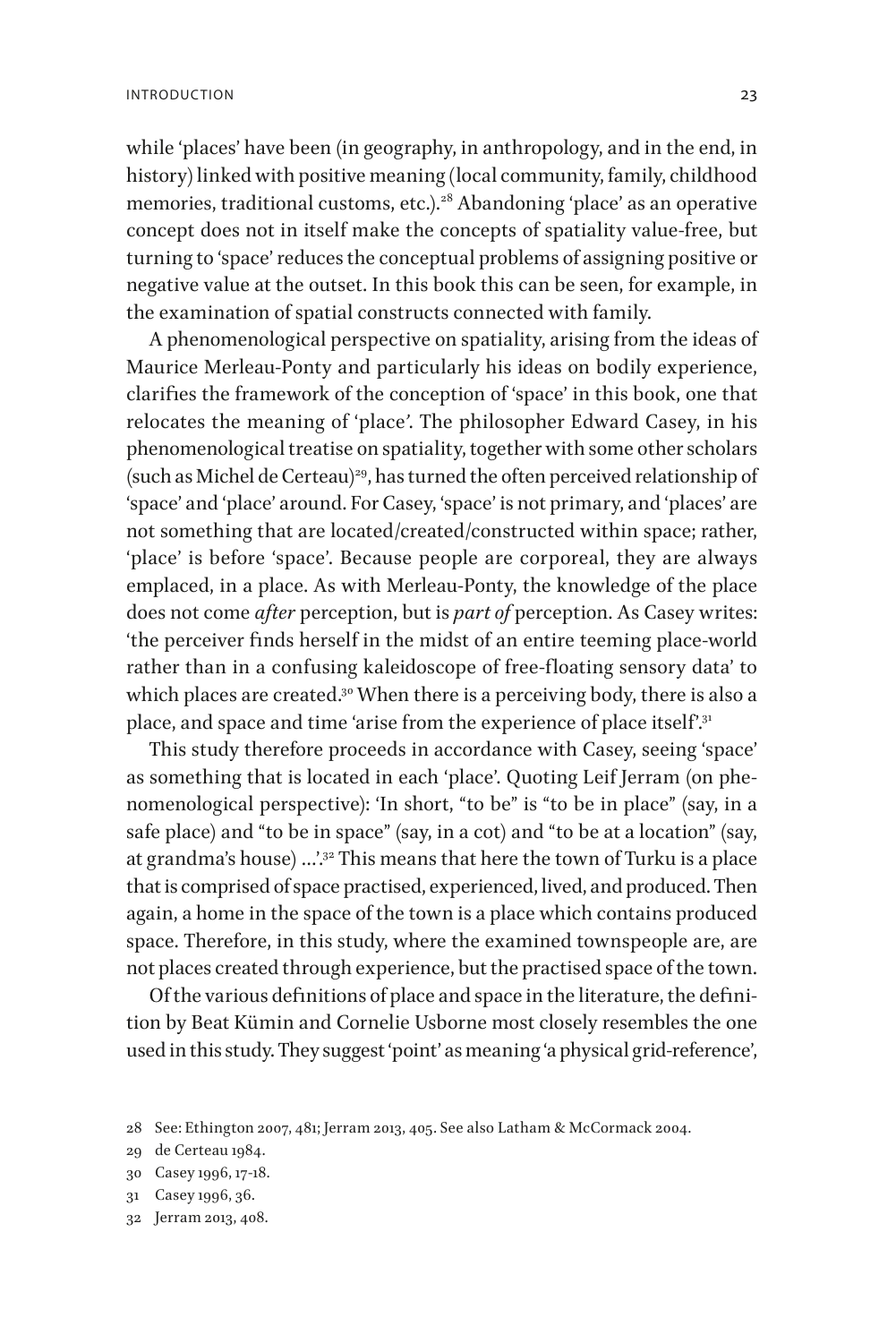'place' as referring to 'specific constellations of object and agents [constituting] socially recognized sites of interaction', and 'space' as meaning 'fields of perception and manoeuvre experienced by humans at any points or place'.33

It is important to remember that while people produce space, space also produces people. The material environment and its components are active agents in the process of creating urban order. The role of matter and space in people's lives needs to be studied more vigorously. This has been pointed out, for example, by Leif Jerram, who writes that Lefebvre's system of producing space consists only of people doing and people representing. The rest of the material world does not have a role.<sup>34</sup> The new-materialist theorist Karen Barad, again, has taken it upon herself to go beyond the ideas of Butler and Foucault, since she sees that their ideas of bodily human life do not go far enough and consider how matter matters.35 The geographers Alan Latham and Derek P. McCormack urge us to endeavour to better understand the inseparability of the immaterial and the material. Tackling materiality is not about 'grounding' the cultural or examining something more real or 'concrete'. As Latham and McCormack write: '… concrete itself, or indeed any other building material, is not "brute matter". It is a particular aggregate organization of process and energy. It is no more (or less) "real" than apparently "immaterial" phenomena like emotion, mood and affect, although it has a different duration and threshold of consistency'.36

While there is currently much theoretical and philosophical literature on the matter of matter, full incorporation of the material world into historical research is not common. In writing urban history, taking matter seriously can begin with steps like considering the practices and the matter in the building of the physical town as things of consequence, as is done in this book. Here, starting to take materiality more seriously means focusing on the impact that different kinds of material spaces had on people's ways of dwelling, moving and encountering each other. While considering the

- 33 Kümin & Usborne 2013, 317-318.
- 34 Jerram 2013, 411.
- 35 Barad 2007, 34-35; Barad 2008, 126-127.

36 Latham & McCormack 2004, 702-705. One might see a contradiction in turning to both phenomenology and new materialism. It is true that new materialism (like posthumanism, antihumanism etc.) contests phenomenological thinking, among other philosophical approaches, but as the perspective of this study is a *human* perspective, the contradiction is not insurmountable. Challenging the dualisms of mind and body, of nature and culture, of human and animal does not exclude the existence of the human subject nor its relationship to the world outside the human subject. This relationship can be decoded with the help of some phenomenological ideas, while still taking a new materialist stance on the matter into consideration. See Connolly 2013; Thomas 2006.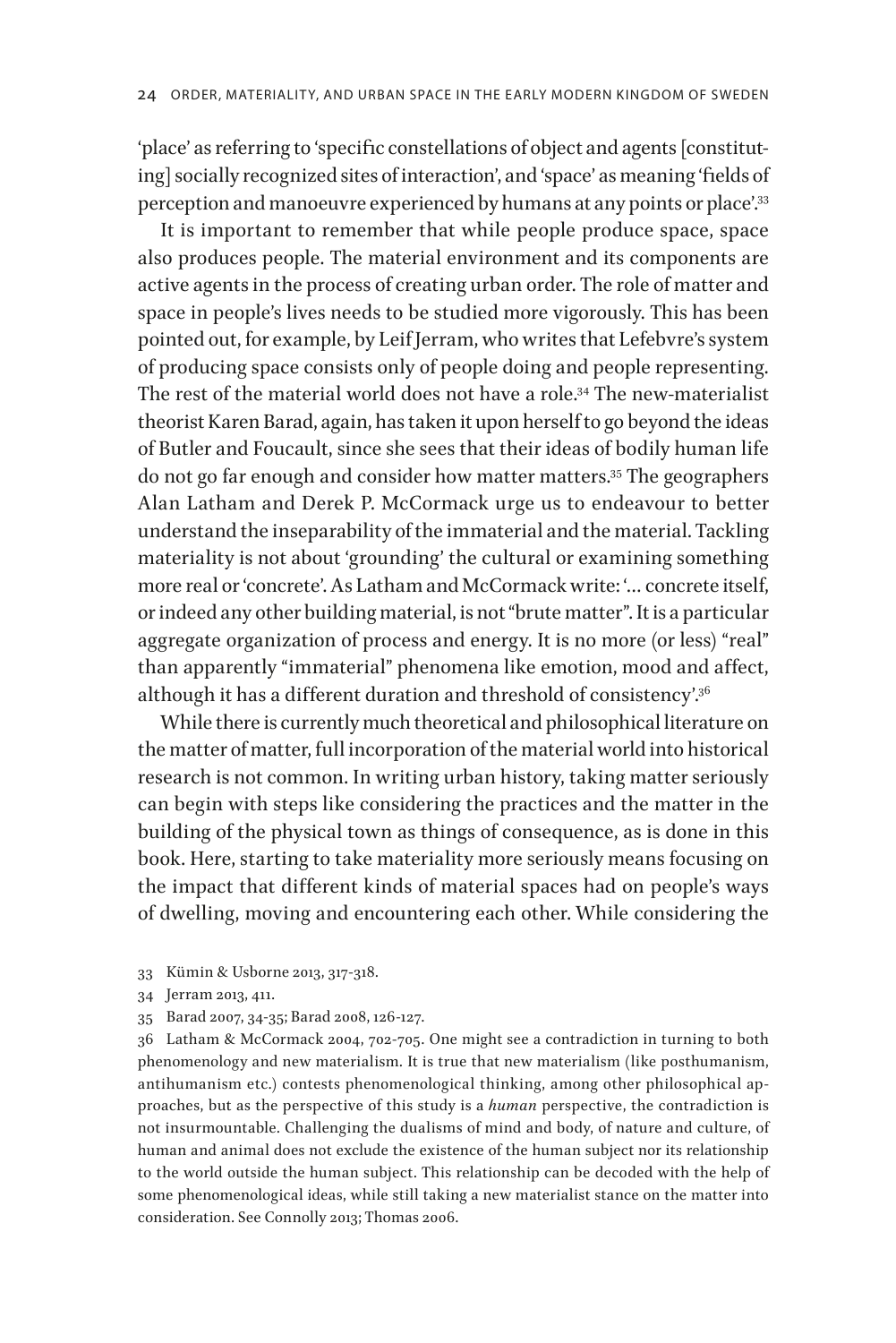material world as active in this book most visibly means talking about the height of the fences, the number of rooms and the locations of buildings, the key aspect of this consideration is nevertheless that the research starts with looking at the material world which surrounds people, instead of starting with social institutions such as households, guilds or urban corporations. Therefore, this book begins with the fence around the town in the first part and with the forms of the houses in the second part.

While in passages of the book, particularly at the start of each of the two parts, the materiality of space and spatiality itself are noticeably at the forefront, in other sections they may be more covert. For example, when talking about the actual physical crossing of the town boundary, materiality and spatiality are unescapably present, but when turning towards banishment, a practice at the outset connected to the crossing of the border, the focus shifts and social and legal perspectives come to the fore. This happens as the influence of the town as a spatial entity extends to all kinds of sides of everyday life, not just parts of it that concretely touch the material boundary encircling it. The town as a spatial thing is part of the whole social and cultural ordering of mobility and settledness, that is, its various values and practices. When the research for the book turned towards the examination of banishment, a practice elementally tied to the town as a spatial entity as well as to its material boundary, the sources (perhaps surprisingly) directed the exploration towards a treatise of settledness more than towards mobility and the actual crossing of borders. While the ideas behind banishment had to do with getting unwanted people out of the town, the practices connected to it illuminated to the same extent, if not more, being settled in the town. Therefore, even if parts of the book appear at first sight to be about something other than the spatiality of the town, the town as a spatial entity is in fact explored. When it comes to the exploration of the home as urban space, also there settledness is explored, but as home is a smaller thing than the town, the links in the text to the material environment remain more evident than they sometimes do in the case of the town.

In all, what considering spatiality and materiality means is that, as Leif Jerram writes, looking at phenomena with the premise that thoughts, representations, and practices happen in particular material spaces, one ends up examining plural simultaneities instead of forcing the worlds of experience and cultures into coherent wholes, such as cultural systems or social institutions.37 When one sees people's and groups' relationships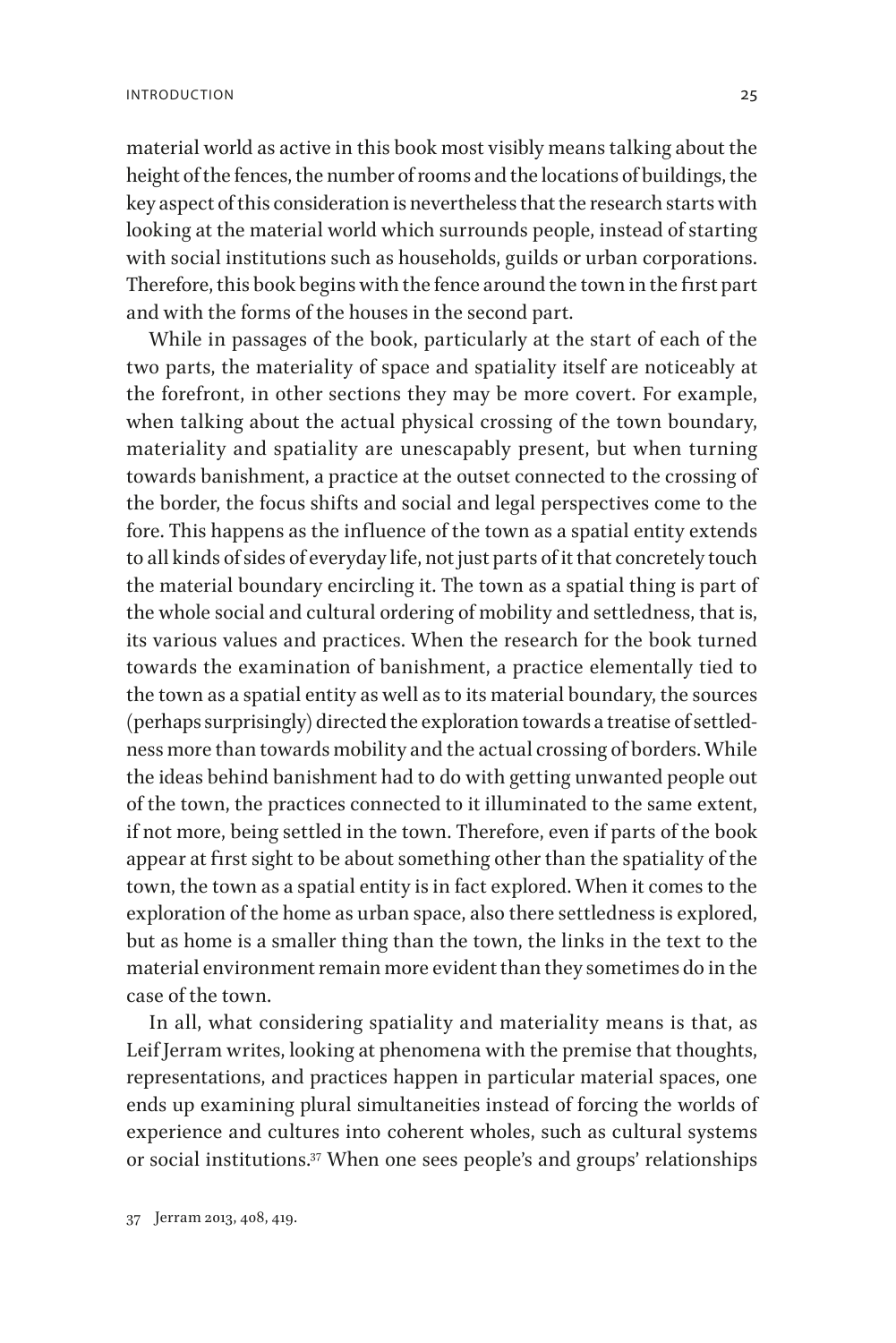<span id="page-24-0"></span>to each other as depending on the particular space which they encounter and where they encounter each other, then the kind of units that exist, the institutions and values that are formed in homes and in the town, and how a community is constructed, are seen to be varied and diverse*.* As a result, the perspective on hierarchy, patriarchy, and status, and therefore on order, disorder, and urban community in general, becomes more open.

#### **The Chapters**

The book starts by setting the stage for the reader to understand the particularities of early modern history and society in Sweden and Finland. The first Part describes the structures of the Swedish administration, trade, courts, and urban system. The relationship between Finland and Sweden is explained, and the administrative and material setting of Turku is described. The major laws and ordinances referenced regularly throughout the book are introduced.

The second Part of the book explores people's relationships with the town as a spatial entity. It examines how these relationships were expressed, and how the town as a spatial entity impacted on the ordering of everyday life for the townspeople. It looks into how various practices interacted with the borders of the town and with the urban space as a whole. Since the town boundary was marked with a fence and one had to enter the town through gates, entering and exiting the town – with their multiple forms, reasons and consequences – have been chosen as the main focus to illuminate people's relationship to the town. As already mentioned, however, particularly the examination of banishment leads also into a treatise of the possibilities of residence in town in the case of the so-called unwanted, and into an evaluation of exclusion and inclusion.

The first Chapter of the Part discusses the townspeople's everyday mobility: crossing the toll border at the town gates, the limitations imposed on burghers' mobility, and the ordering of incoming visitors and newcomers. The second Chapter covers the maintenance of control over 'unwanted people', and looks at the poor and other vagrants, and their coming and going and staying in the town. The third Chapter focuses on both the expulsion of criminals and their toleration in the town, and examines the frequent return of banished offenders.

The third Part of the book explores the home as a spatial and material entity and people's relationship to the space of dwelling. As early modern houses were open rather than closed, the home was expressively part of